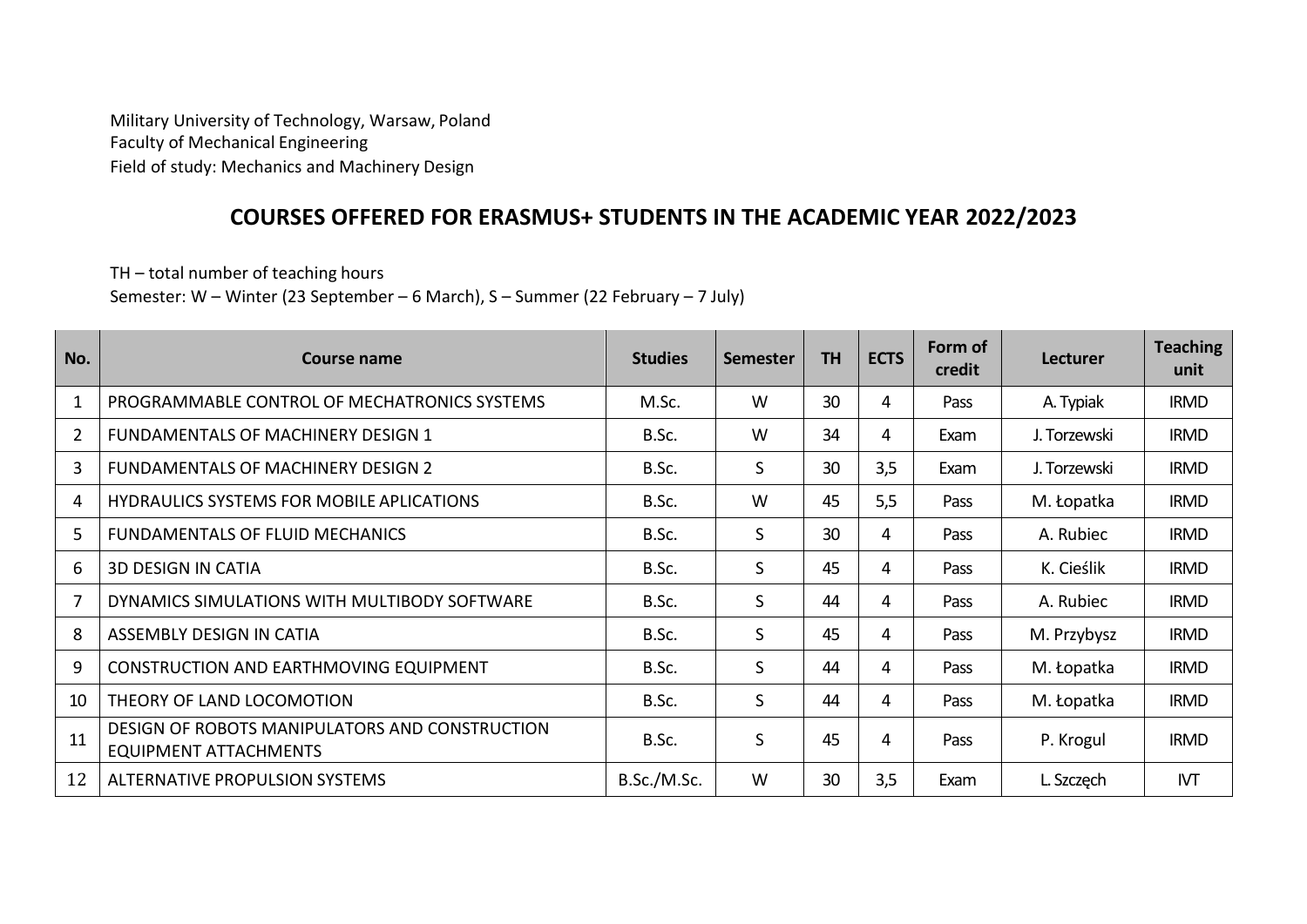| 13 | HYBRID AND ELECTRIC PROPULSION SYSTEMS                             | B.Sc./M.Sc.         | $\mathsf{S}$ | 30 | 4   | Exam | F. Polak        | IVT         |
|----|--------------------------------------------------------------------|---------------------|--------------|----|-----|------|-----------------|-------------|
| 14 | <b>ENGINES OF MECHANICAL VEHICLES</b>                              | B.Sc./M.Sc.         | S.           | 30 | 4   | Exam | L. Szczęch      | <b>IVT</b>  |
| 15 | <b>COMBUSTION ENGINES AND HYBRID PROPULSION SYSTEMS</b>            | B.Sc.               | W/S          | 48 | 6   | Pass | F. Polak        | <b>IVT</b>  |
| 16 | HYBRID AND ELECTRIC VEHICLES MAINTENANCE AND SAFETY                | B.Sc./M.Sc.         | W/S          | 20 | 2,5 | Pass | F. Polak        | <b>IVT</b>  |
| 17 | <b>BASICS OF PRACTICAL METROLOGY</b>                               | B.Sc.               | W/S          | 30 | 4   | Pass | A. Trzeciak     | <b>IVT</b>  |
| 18 | INTRODUCTION TO DIGITAL MEASUREMENTS                               | M.Sc.               | W/S          | 30 | 4   | Pass | A. Trzeciak     | <b>IVT</b>  |
| 19 | <b>CONSTRUCTION OF MILITARY VEHICLES</b>                           | B.Sc./M.Sc.         | W            | 30 | 3,5 | Exam | K. Papliński    | <b>IVT</b>  |
| 20 | CONSTRUCTION AND OPERATION OF STABILISERS AND FCS                  | B.Sc./M.Sc.         | S            | 20 | 2,5 | Pass | K. Papliński    | <b>IVT</b>  |
| 21 | <b>INTRODUCTION TO DYNAMICS AND CONTROL SYSTEMS OF AUTOMOBILES</b> | B.Sc./M.Sc.         | W            | 30 | 3,5 | Pass | D. Żardecki     | <b>IVT</b>  |
| 22 | <b>INTRODUCTION TO AUTOMATICS AND ROBOTICS</b>                     | B.Sc./M.Sc.         | S            | 30 | 3,5 | Pass | D. Żardecki     | <b>IVT</b>  |
| 23 | <b>MECHANICAL VIBRATIONS</b>                                       | B.Sc.               | W            | 30 | 4   | Pass | Z. Hryciów      | <b>IVT</b>  |
| 24 | DEVICES FOR TRANSPORT AND DISTRIBUTION OF SERVICE FLUIDS           | B.Sc./M.Sc.         | W/S          | 30 | 4   | Pass | K. Gocman       | <b>IVT</b>  |
| 25 | MICRO- AND NANOTRIBOLOGY                                           | B.Sc./M.Sc.         | S            | 20 | 2,5 | Pass | K. Gocman       | <b>IVT</b>  |
| 26 | <b>FUNDAMENTALS OF TRIBOLOGY</b>                                   | B.Sc.               | W            | 30 | 4   | Exam | T. Kałdoński    | <b>IVT</b>  |
| 27 | <b>ENGINEERING MECHANICS 1</b>                                     | B.Sc.               | W            | 36 | 4   | Pass | Ł. Mazurkiewicz | <b>IMCE</b> |
| 28 | <b>ENGINEERING MECHANICS 2</b>                                     | B.Sc.               | S            | 42 | 4,5 | Pass | P. Baranowski   | <b>IMCE</b> |
| 29 | <b>STRENGTH OF MATERIALS 1</b>                                     | B.Sc.               | W            | 36 | 4   | Pass | P. Szurgott     | <b>IMCE</b> |
| 30 | <b>STRENGTH OF MATERIALS 2</b>                                     | B.Sc.               | S            | 42 | 4,5 | Exam | R. Gieleta      | <b>IMCE</b> |
| 31 | NUMERICAL METHODS FOR ENGINEERS                                    | B.Sc.               | W/S          | 44 | 5,5 | Pass | E. Szymczyk     | <b>IMCE</b> |
| 32 | FEM AND SIMULATION OF LINEAR PROBLEMS OF MECHANICS                 | B.Sc./M.Sc.         | W            | 44 | 5,5 | Pass | W. Krasoń       | <b>IMCE</b> |
| 33 | MULTIBODY SIMULATION IN MECHANICAL ENGINEERING                     | <b>B.Sc. /M.Sc.</b> | S            | 36 | 4   | Pass | W. Krasoń       | <b>IMCE</b> |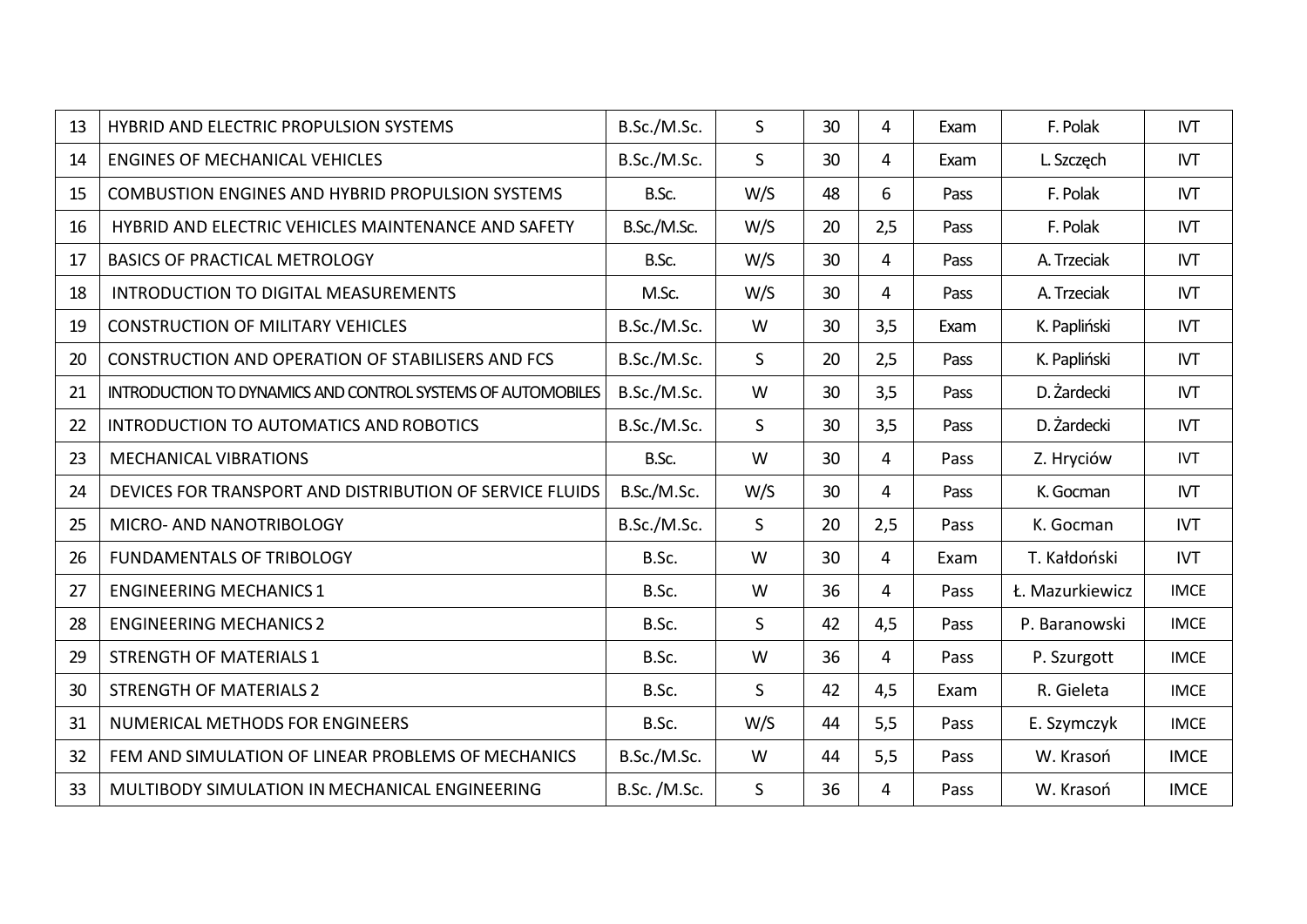| 34 | FUNDAMENTALS OF VALIDATION OF NUMERICAL MODELS | B.Sc. | W/S | 30 |      | Pass | G. Sławiński  | <b>IMCE</b> |
|----|------------------------------------------------|-------|-----|----|------|------|---------------|-------------|
| 25 | NUMERICAL MODELLING OF MATERIALS               | B.Sc. |     | 30 | -4.L | Pass | D. Miedzińska | <b>IMCE</b> |
| 36 | COMPUTER-BASED FATIGUE CALCULATIONS            | M.Sc. | W   | 30 |      | Pass | A. Leski      | <b>IMCE</b> |

Teaching units:

IRMD – Institute of Robots and Machine Design

IVT – Institute of Vehicles and Transportation

IMCE – Institute of Mechanics and Computational Engineering

Language, level: English, B2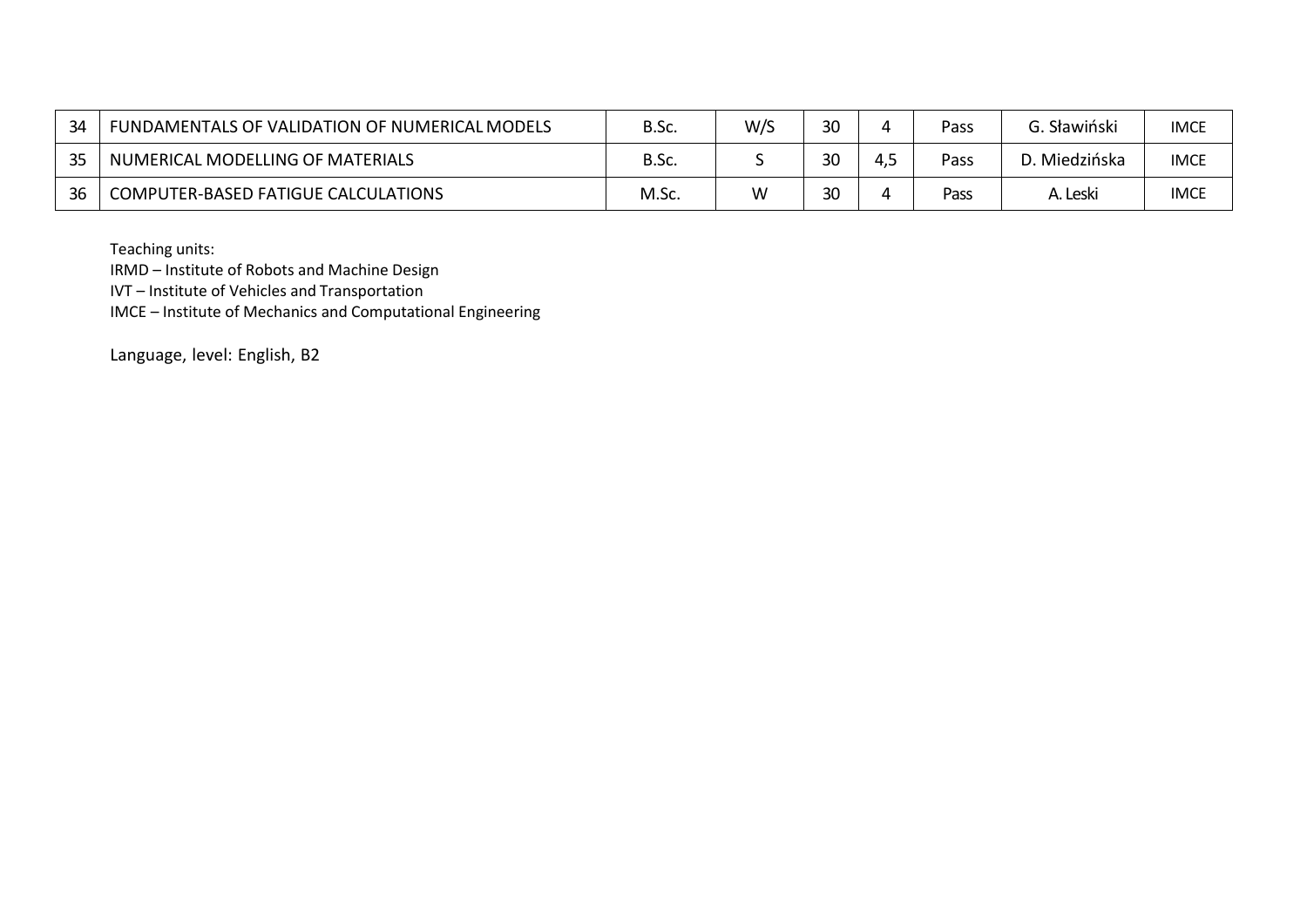# Subject: **PROGRAMMABLE CONTROL OF MECHATRONICS SYSTEMS**

Language:

Faculty: Mechanical Engineering

Department: Institute of Robots and Machine Design

Studies: **M.Sc.**

**English**

| semester | form of duties, number of hours/form of credit $(x - e^x)$ –examination, $x + -p$ ass, $x + p$ –project) |          |         |              |         |         |  |  |
|----------|----------------------------------------------------------------------------------------------------------|----------|---------|--------------|---------|---------|--|--|
|          | total                                                                                                    | lectures | classes | laboratories | project | seminar |  |  |
| Winter   | 30                                                                                                       | $14/+$   |         | $16/+$       |         |         |  |  |
|          | <b>ECTS points</b>                                                                                       |          |         |              |         |         |  |  |

**Author(s):**<br> **Leading lecturer:**<br> **Leading lecturer:**<br> **Prof. Andrzej TYPIAK Leading lecturer:** prof. Andrzej TYPIAK

# **CONTENTS**

Introduction to PLCs. Hardware configuration of PLCs. Communication in the PLC system. Representation of input data. Graphical and textual programming languages.

# **EFFECTS OF EDUCATION**

The student has basic knowledge of computer architecture and methodology and techniques of programming. The student knows the basics of programming controllers to the extent necessary to design digital control systems used in power equipment.

The student is able to formulate the algorithm and use low-level languages for programming controllers working in the energy systems.

# **PRECEDING COURSES**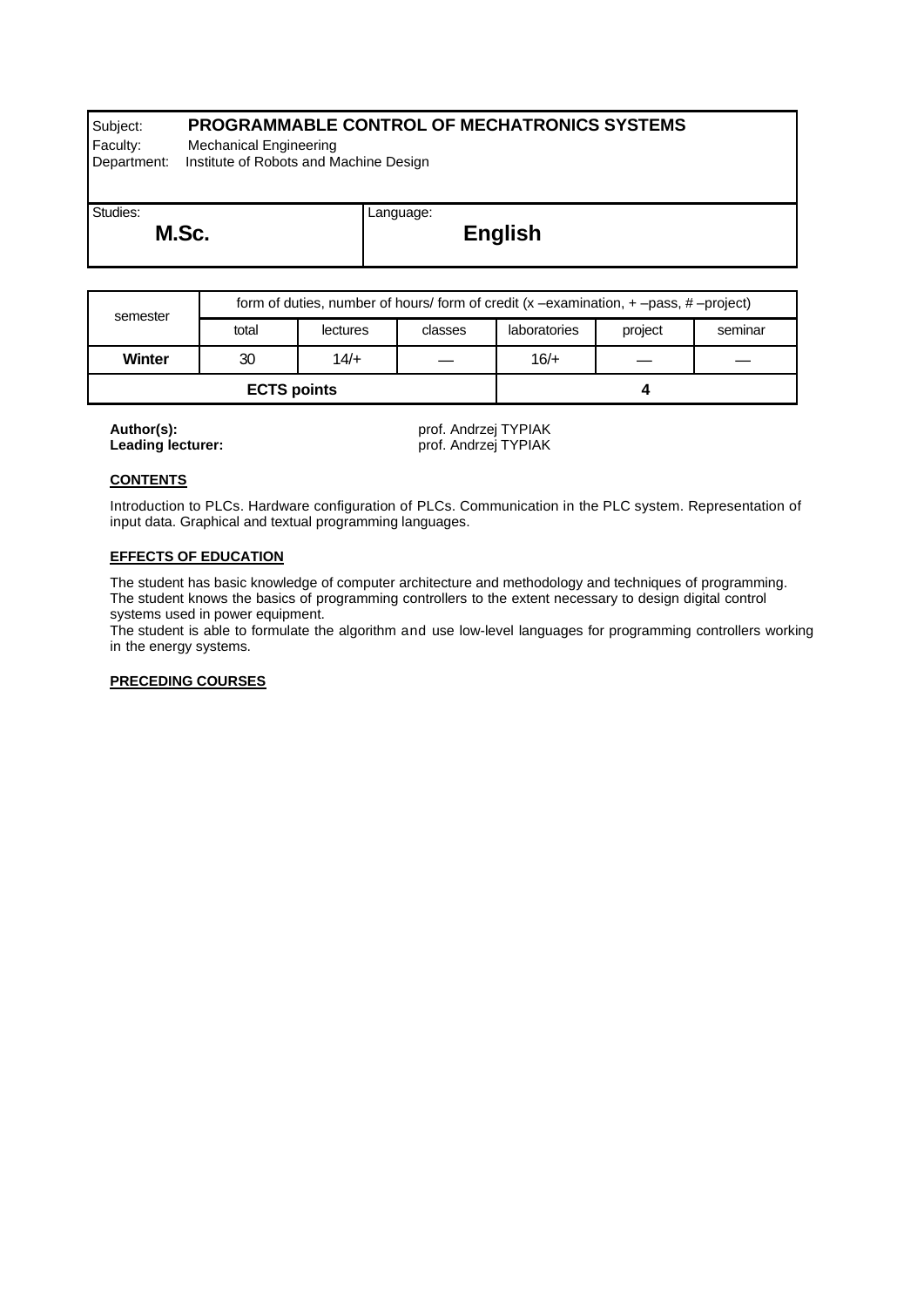# Subject: **FUNDAMENTALS OF MACHINERY DESIGN 1**

Language:

Faculty: Mechanical Engineering

Department: Institute of Robots and Machine Design

Studies: **B.Sc.**

**English**

| semester | form of duties, number of hours/form of credit $(x - e^x)$ –examination, $x + e^x$ –pass, $x + e^x$ –project) |          |         |              |         |         |  |  |
|----------|---------------------------------------------------------------------------------------------------------------|----------|---------|--------------|---------|---------|--|--|
|          | total                                                                                                         | lectures | classes | laboratories | project | seminar |  |  |
| Winter   | 34                                                                                                            | 16/x     | $18/+$  |              |         |         |  |  |
|          | <b>ECTS points</b>                                                                                            |          |         |              |         |         |  |  |

**Author(s):**<br> **Leading lecturer:**<br> **Leading lecturer:**<br> **Compare Strategies Are Strategies Are Authority of Janusz TORZEWSKI Leading lecturer:** dr Janusz TORZEWSKI

## **CONTENTS**

Fatigue strength, definitions, determining of fatigue strength. Checking calculations, determining a real factor of safety. Design of mechanical elements. Permanent joints, kind of joints, calculation of riveted joints. Welded joints, types, computational dimensions of joints, calculating joints at fixed and variable loadings. Screw joints, thread contour, standardization, forces operating in the screw joint, strength calculations of screws and the thread. Elastic joints: types of joints, calculation of basic dimensions, strength calculations. Pin joints: classification, principles of design engineering.

# **EFFECTS OF EDUCATION**

To teach about:

Influence of loadings on the machine elements, fatigue strength, design methodology, to introduce the calculation and selection of several specific machine elements that are fundamental to a wide range of engineering. To acquaint with:

• selection of engineering materials for specific machine elements;

• calculation of various machine elements;

• scope of available technologies to the designer.

## **PRECEDING COURSES**

Engineering Graphics, Strength of Materials, Engineering Materials in Mechanical Engineering, Manufacturing Techniques and Mechanics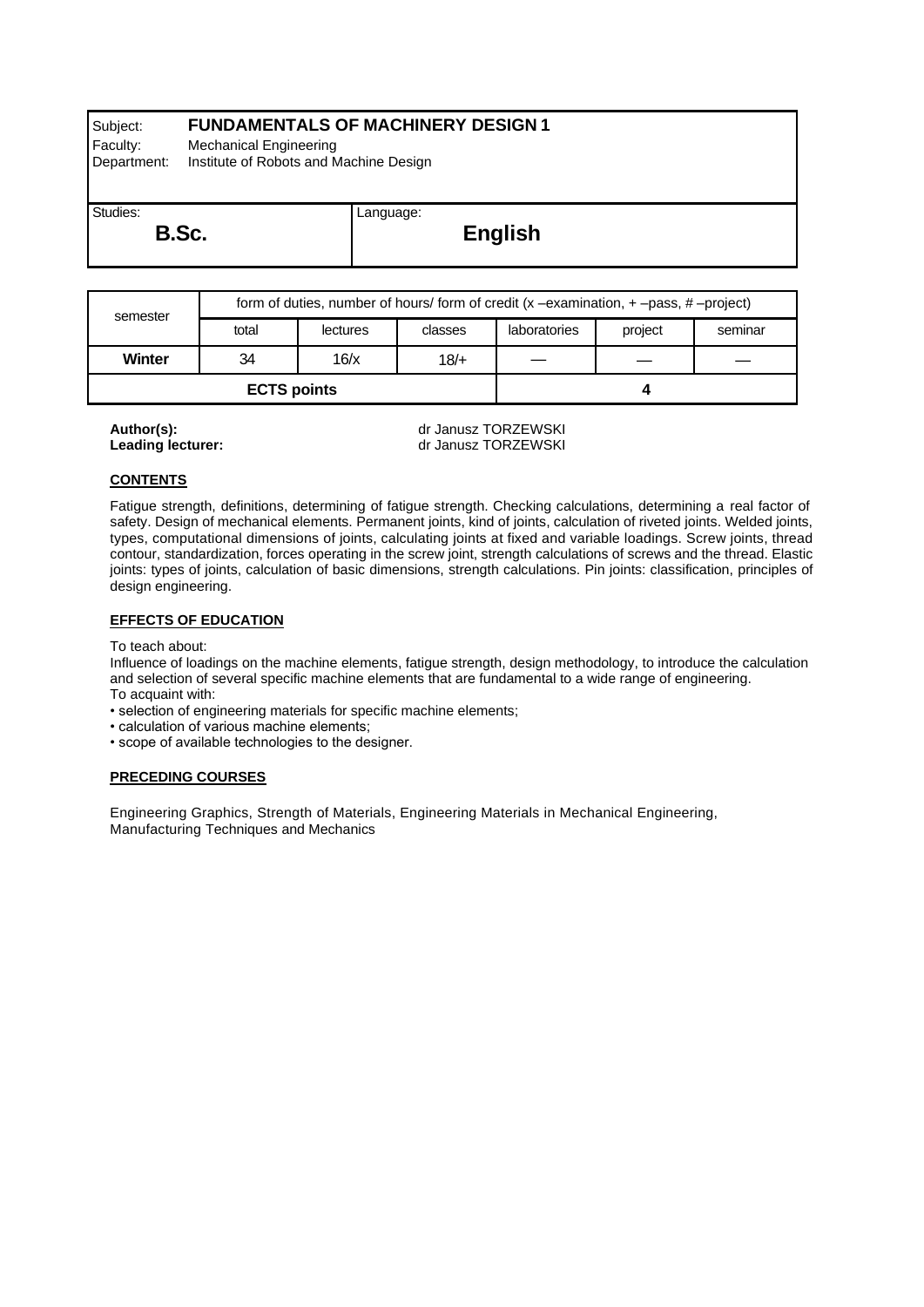# Subject: **FUNDAMENTALS OF MACHINERY DESIGN 2**

Language:

Faculty: Mechanical Engineering

Department: Institute of Robots and Machine Design

| Studies: |       |
|----------|-------|
|          | B.Sc. |

**English**

| semester      |                    | form of duties, number of hours/form of credit $(x - e^x)$ –examination, $x + -p$ ass, $x + p$ –project) |         |                                    |  |  |  |  |
|---------------|--------------------|----------------------------------------------------------------------------------------------------------|---------|------------------------------------|--|--|--|--|
|               | total              | lectures                                                                                                 | classes | project<br>laboratories<br>seminar |  |  |  |  |
| <b>Summer</b> | 30                 | 16/x                                                                                                     | $14/+$  |                                    |  |  |  |  |
|               | <b>ECTS points</b> |                                                                                                          |         | 3.5                                |  |  |  |  |

**Author(s):**<br> **Leading lecturer:**<br> **Leading lecturer:**<br> **Compare Strategies Are Strategies Are Authority of Janusz TORZEWSKI Leading lecturer:** dr Janusz TORZEWSKI

# **CONTENTS**

Axles and shafts: classification, principles of design and shaping axles and shafts, strength calculations. Clutches, types of clutches (couplings): rigid couplings, flexible couplings, friction clutches, calculating basic dimensions of clutches. Rolling bearings: standardization and division of bearings, load distribution in rolling bearing, durability and capacity of roller bearings, an assortment of rolling bearings, principles of assembling of bearings. Slide bearings: classification, types of friction in bearings, distribution of pressures on the circumference of shaft neck in case of semi-dry friction. Belt and chain transmission, structure, calculations, selection. Toothed gears: division, meshing laws, tooth cycle, conjugate tooth profile, tooth contact ratio. Basic rack tooth profile, transitional line of tooth flank, limiting the number of teeth, correction of teeth. Strength calculations of gear transmissions. Equivalent loads. Bending calculation, surface strength calculation, thermal calculation.

# **EFFECTS OF EDUCATION**

To teach about:

Design and manufacture of mechanical elements in machine building. Strength calculations using computer-aided design of machines.

To acquaint with:

• design basis of selected parts and assemblies of machines,

- determining the design features of the machine systems through design,
- use the knowledge base in engineering design

## **PRECEDING COURSES**

Engineering Graphics, Engineering Materials in Mechanical Engineering, Manufacturing Techniques and **Mechanics**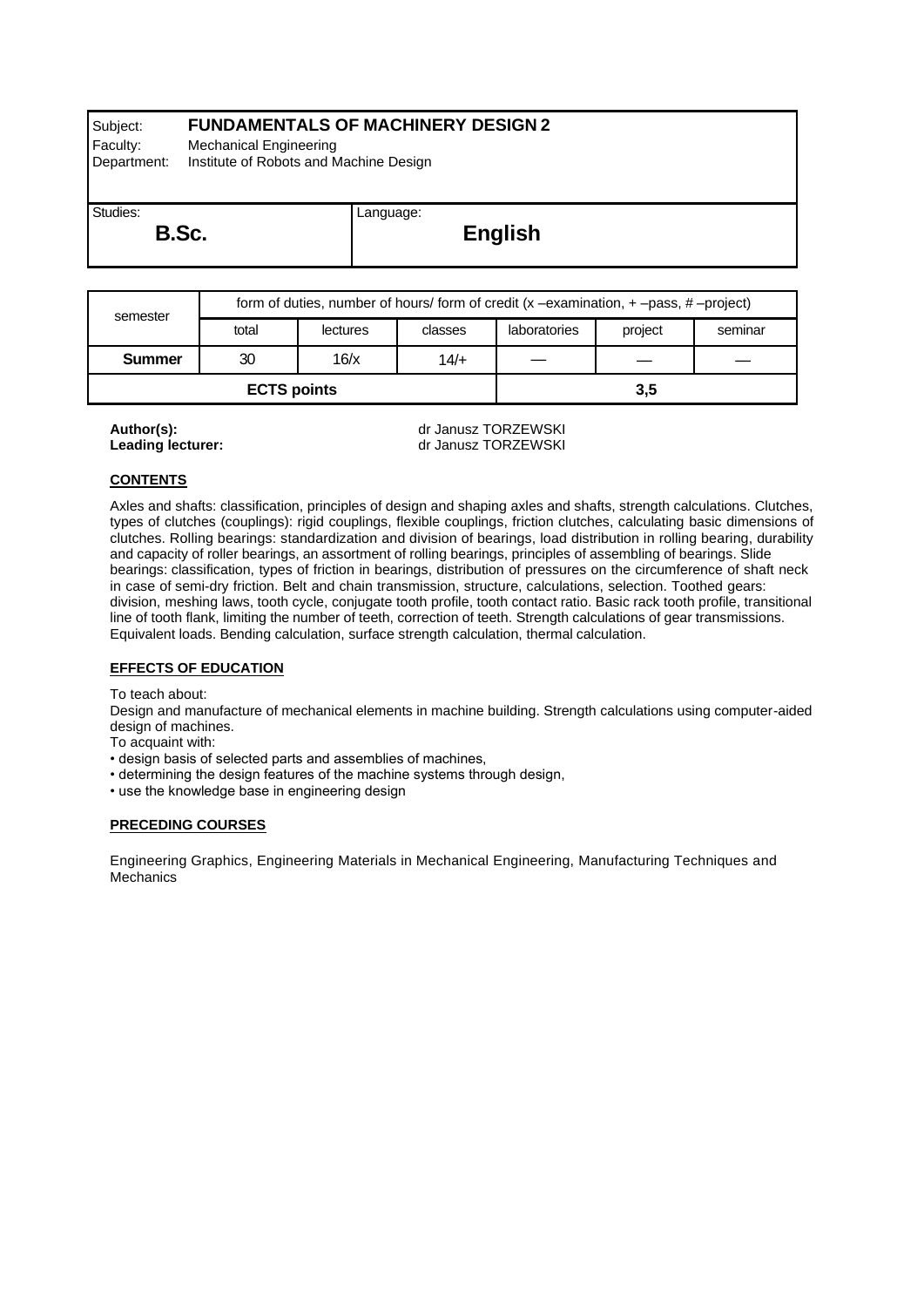# Subject: **HYDRAULICS SYSTEMS FOR MOBILE APPLICATIONS**

Language:

Faculty: Mechanical Engineering

Department: Institute of Robots and Machine Design

| Studies: |  |
|----------|--|
|          |  |

**English**

| semester | form of duties, number of hours/form of credit $(x - e^x)$ -examination, $x - e^x$ -pass, $x + e^x$ |          |         |              |         |         |  |  |
|----------|-----------------------------------------------------------------------------------------------------|----------|---------|--------------|---------|---------|--|--|
|          | total                                                                                               | lectures | classes | laboratories | project | seminar |  |  |
| Winter   | 45                                                                                                  | $18/$ +  | $18/+$  | 9/           |         |         |  |  |
|          | <b>ECTS points</b>                                                                                  |          |         | 5.5          |         |         |  |  |

**Leading** lecturer:

**Author(s):**<br> **Leading lecturer:**<br>
Leading lecturer:<br>  $\begin{array}{ccc}\n\bullet & \bullet & \bullet \\
\bullet & \bullet & \bullet \\
\bullet & \bullet & \bullet\n\end{array}$  dr Marian ŁOPATKA

## **CONTENTS**

Basics of hydrostatics and hydrodynamics. Functional diagrams. Displacement pumps and motors – construction and characteristic. Hydraulic cylinders. Working liquids. Filtration. Design of power hydrostatic drives. Hydrostatic systems control. Hydrokinetic elements – construction and characteristic, criteria of choice.

## **EFFECTS OF EDUCATION**

Theoretical knowledge of processes and phenomena proceeding in hydraulic systems, construction of elements used in hydraulic drives and control systems and maintenance principles of hydraulic drives and control systems in mobile applications.

Practical skill in designing simple hydraulic systems for mobile applications and choosing hydraulic elements, filtration systems and working liquids.

## **PRECEDING COURSES**

Theory of Machines, Mechanics, Vehicles Engineering.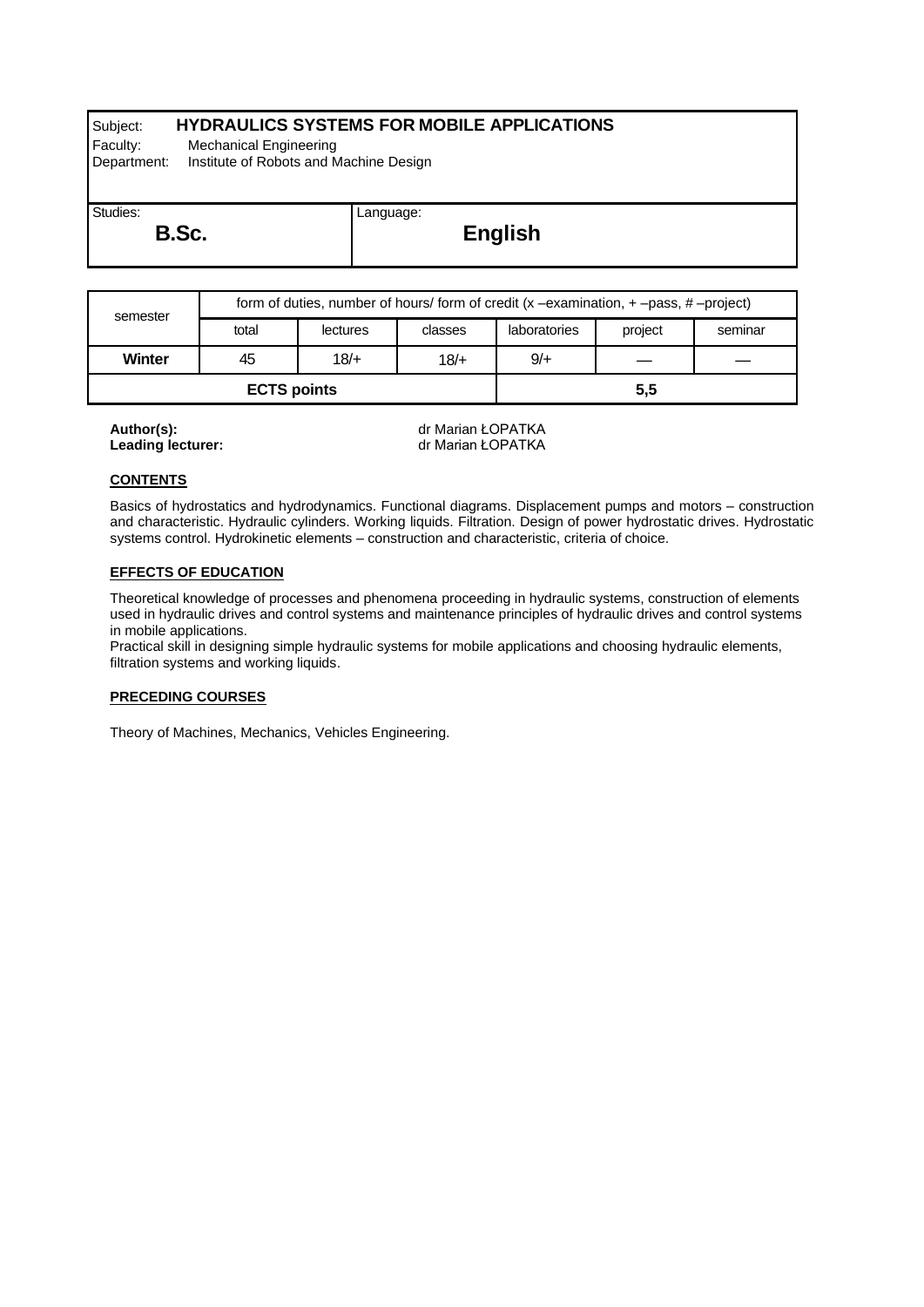# Subject: **FUNDAMENTALS OF FLUID MECHANICS**

Faculty: Mechanical Engineering

Department: Institute of Robots and Machine Design

Studies: **B.Sc.**

# **English**

| semester      |                    | form of duties, number of hours/form of credit $(x - e^x)$ –examination, $x + -p$ ass, $x + p$ –project) |         |              |         |         |
|---------------|--------------------|----------------------------------------------------------------------------------------------------------|---------|--------------|---------|---------|
|               | total              | lectures                                                                                                 | classes | laboratories | project | seminar |
| <b>Summer</b> | 30                 | 14/                                                                                                      | 8/      | $8/+$        |         |         |
|               | <b>ECTS points</b> |                                                                                                          |         |              |         |         |

Language:

**Leading** lecturer:

**Author(s):** dr Arkadiusz RUBIEC

## **CONTENTS**

Introduction to fluid mechanics. Properties of fluids. Pressure and fluid statics. Hydrostatic forces acting on the plane. Buoyancy and stability of floating bodies. Euler equation. Conservation of mass. Bernoulli principle. Impact of Jet apparatus. Vapour pressure and cavitation. Navier – Stokes equation. Flow in pipes. Reynold's number. Laminar and turbulent flow. Bernoulli principle modification for viscous fluids. Losses in pipes. Introduction to flow over bodies.

# **EFFECTS OF EDUCATION**

To gain fundamental knowledge about:

- The origin and meaning of fluid mechanics,
- Theoretical description and analysis of pressure and hydrostatic forces,
- Basic knowledge and investigation methods of stability of floating bodies,
- Theoretical description of energy conservation principle in fluids,
- Theoretical knowledge about viscous fluids flow in pipes and its investigation methods.

## **PRECEDING COURSES**

Mathematics, Physics, Mechanics of solids.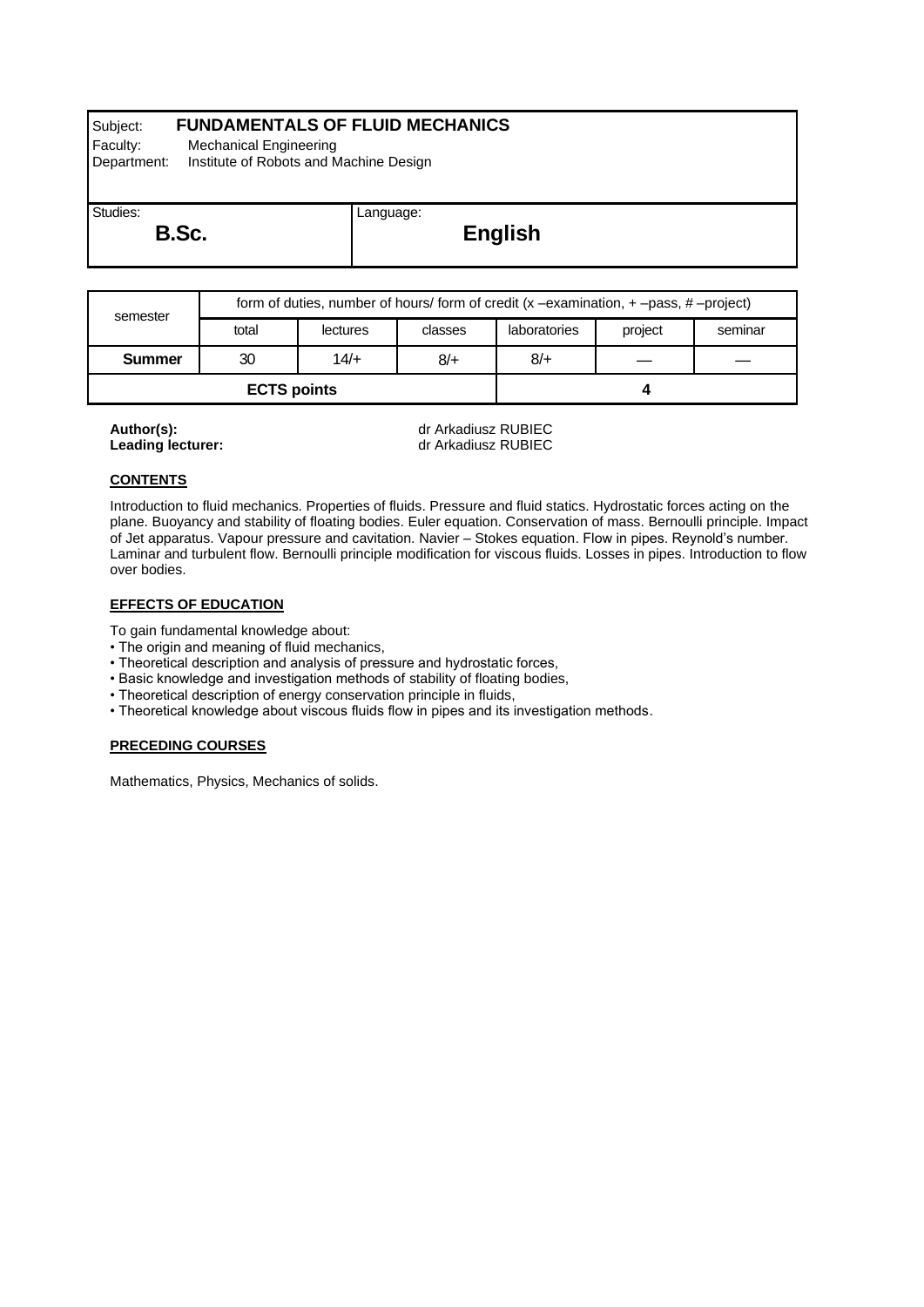# Subject: **3D DESIGN IN CATIA**

Faculty: Mechanical Engineering<br>Department: Institute of Robots and M

Institute of Robots and Machine Design

Studies: **B.Sc.**

# **English**

| semester      |                    | form of duties, number of hours/form of credit $(x - e^x)$ –examination, $x + -p$ ass, $x + p$ –project) |         |              |         |         |
|---------------|--------------------|----------------------------------------------------------------------------------------------------------|---------|--------------|---------|---------|
|               | total              | lectures                                                                                                 | classes | laboratories | project | seminar |
| <b>Summer</b> | 45                 | $5/+$                                                                                                    |         | 40/          |         |         |
|               | <b>ECTS points</b> |                                                                                                          |         |              |         |         |

Language:

**Leading** lecturer:

**Author(s):** dr Karol CIEŚLIK

# **CONTENTS**

Working principles in the CATIA software. CATIA Sketch chosen functions. CATIA Part Design chosen function. Modelling solid objects using a Sketch. Modelling solid objects by modifying the 3D model. Hybrid modelling. Analysis of model correctness. Creating technical documentation based on the 3D model.

# **EFFECTS OF EDUCATION**

To gain fundamental knowledge about:

- Created and modelling 3D parts,
- Possibilities of using software for designing and modelling elements,
- Rules for creating technical documentation,
- Modeling of 3D parts based on technical documentation.

## **PRECEDING COURSES**

Mathematics, Engineering graphics, Knowledge of norms regulating the principles of reflecting technical objects in drawings.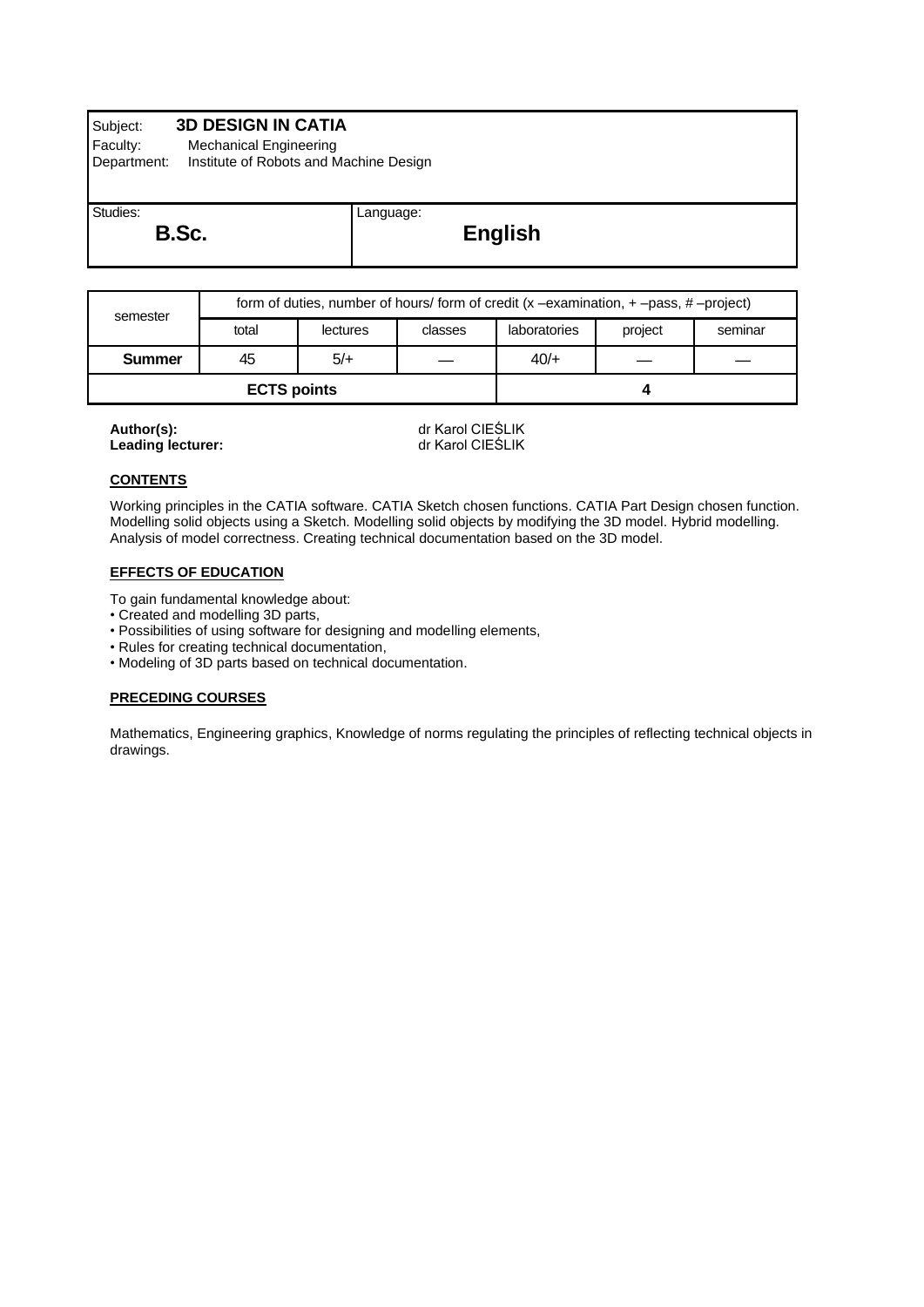# Subject: **DYNAMICS SIMULATIONS WITH MULTIBODY SOFTWARE**

Language:

Faculty: Mechanical Engineering

Department: Institute of Robots and Machine Design

Studies: **B.Sc.**

**English**

| semester      | form of duties, number of hours/form of credit $(x - e^x)$ –examination, $x + e^x$ –pass, $x + e^x$ –project) |          |         |              |         |         |  |  |
|---------------|---------------------------------------------------------------------------------------------------------------|----------|---------|--------------|---------|---------|--|--|
|               | total                                                                                                         | lectures | classes | laboratories | project | seminar |  |  |
| <b>Summer</b> | 44                                                                                                            | $10/+$   |         | 14/          | 20/H    |         |  |  |
|               | <b>ECTS points</b>                                                                                            |          |         |              |         |         |  |  |

**Leading** lecturer:

**Author(s):** dr Arkadiusz RUBIEC

## **CONTENTS**

The theoretical background of machine dynamics. Degrees of freedom. Lagrange vs d'Alembert methods. Principles of modelling using multibody software. Simplifying assumptions. Multibody model structure. Global and local coordinates systems. Adding parts (geometry and mass properties). Joints modelling (ideal and with friction). Joint and general motions. Applied forces and torques modelling. Flexible connections between parts (translational and rotational with linear and nonlinear characteristics). Design variables and local measures. Numerical step size setting. Simulations and results analysis.

# **EFFECTS OF EDUCATION**

To gain fundamental knowledge about:

- Meaning of dynamics,
- Principles of machine dynamics modelling,
- Theoretical knowledge about equations of motion,
- Basic knowledge and investigation methods of dynamics simulations using Multibody software,
- Simulations results analysis,
- Practical use of multibody software in the machinery design process.

# **PRECEDING COURSES**

Mathematics, Physics, Mechanics of solids, Fundamentals of tribology, Fundamentals of machinery dynamics.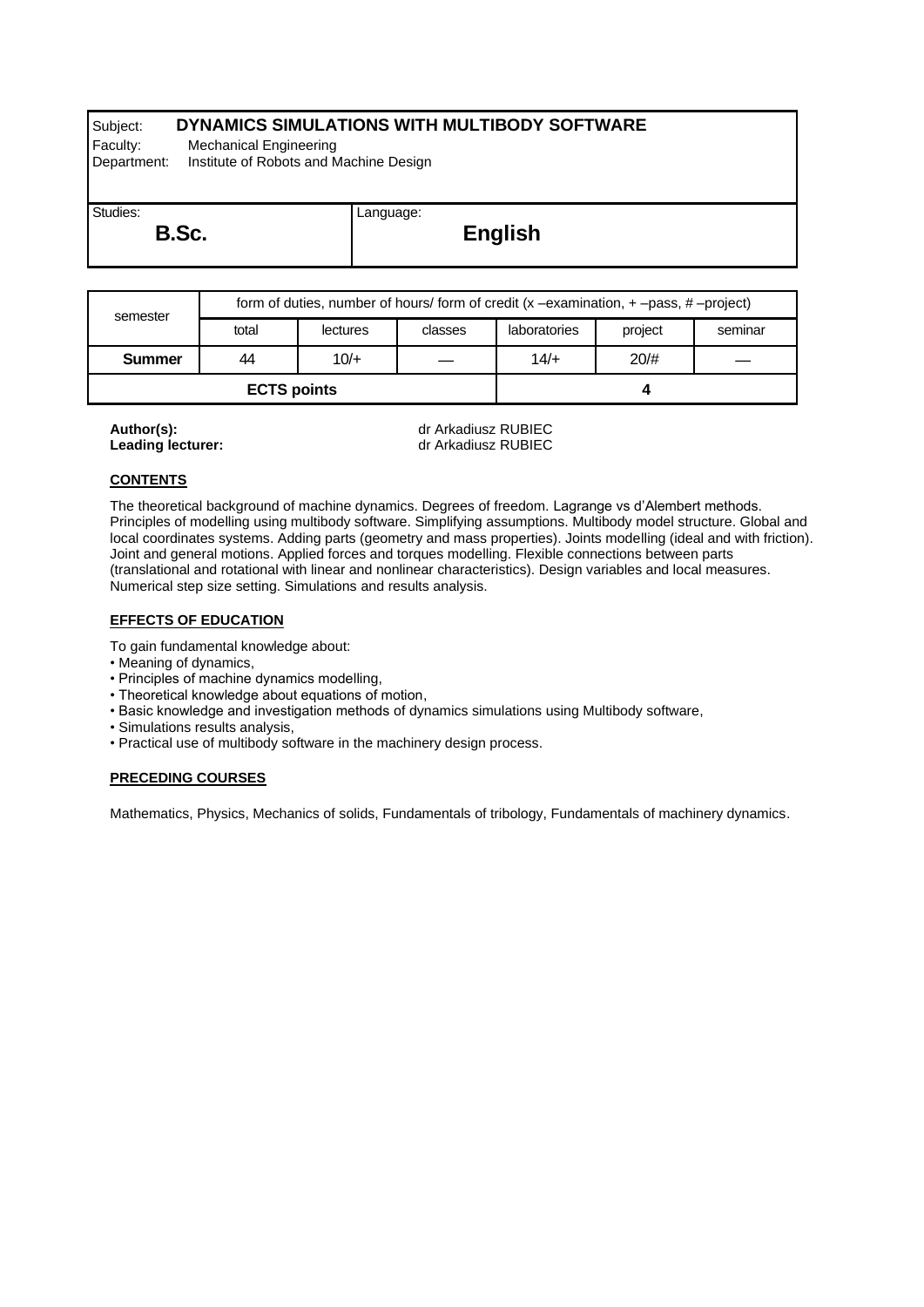# Subject: **ASSEMBLY DESIGN IN CATIA**

Faculty: Mechanical Engineering<br>Department: Institute of Robots and M

Institute of Robots and Machine Design

Studies: **B.Sc.**

# **English**

| semester           | form of duties, number of hours/ form of credit $(x - e^x)$ – examination, $x + -p$ ass, $x + p$ – project) |          |         |              |         |         |  |
|--------------------|-------------------------------------------------------------------------------------------------------------|----------|---------|--------------|---------|---------|--|
|                    | total                                                                                                       | lectures | classes | laboratories | project | seminar |  |
| <b>Summer</b>      | 45                                                                                                          | $5/+$    |         | $40/$ +      |         |         |  |
| <b>ECTS points</b> |                                                                                                             |          |         |              |         |         |  |

Language:

Author(s):<br>
Leading lecturer:<br>
Leading lecturer:<br>
are Mirosław PRZYBYSZ **Leading lecturer:** dr Mirosław PRZYBYSZ

## **CONTENTS**

Creating 3D parts. Creating of assembly. Kinematic analysis of mechanisms. Simulation of mechanism movement. Analysis of structural strength. Creating technical drawings.

# **EFFECTS OF EDUCATION**

To gain fundamental knowledge about:

- Creating mechanism assemblies;
- Analysis of mechanism kinematics and working range;
- FEM analysis in Catia v5.

## **PRECEDING COURSES**

Mathematics, Physics, Mechanics, Strength of materials, Construction materials in mechanical engineering, Manufacturing technologies, Basics of machine design, Computer-aided design CAD.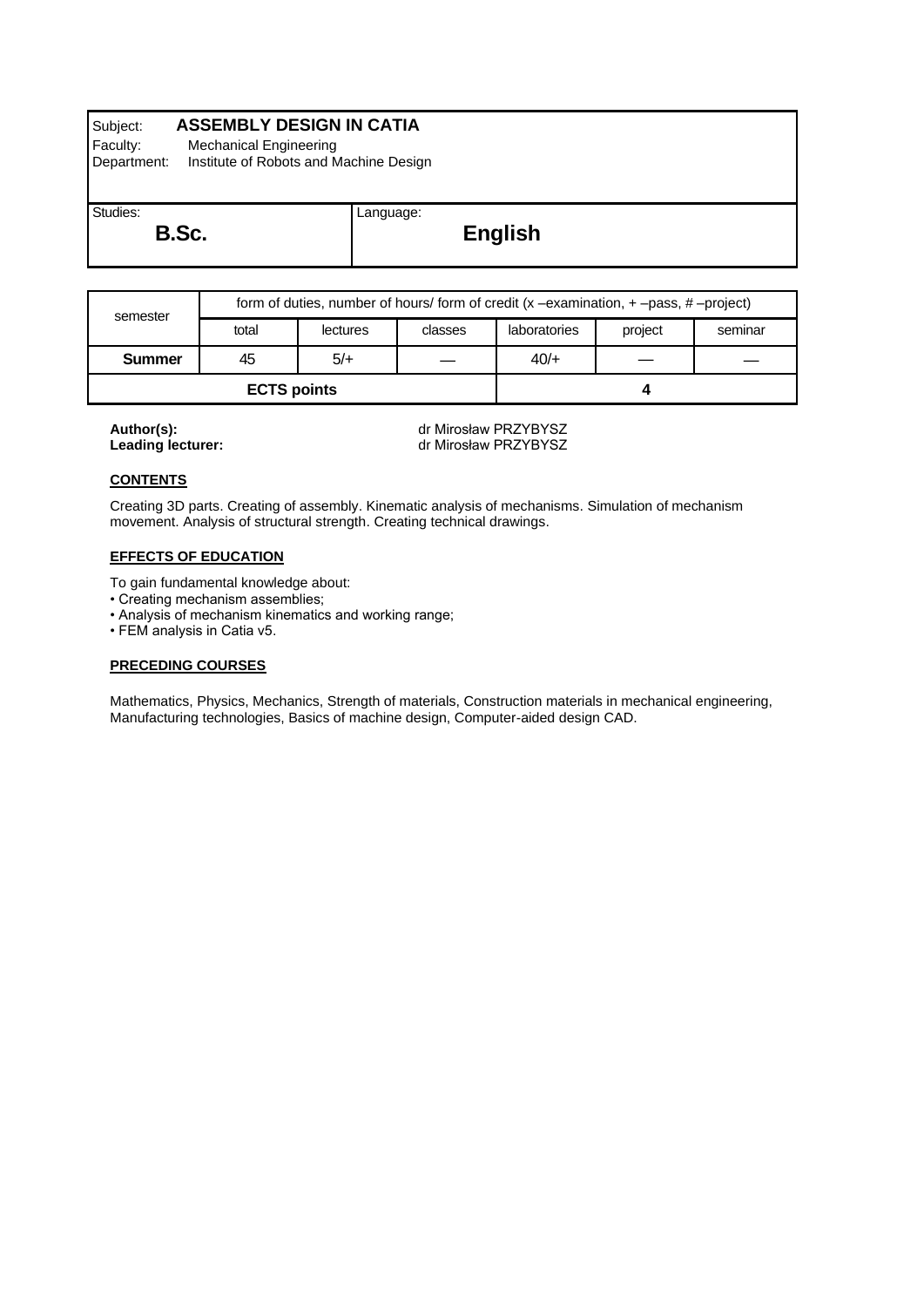# Subject: **CONSTRUCTION AND EARTHMOVING EQUIPMENT**

Language:

Faculty: Mechanical Engineering

Department: Institute of Robots and Machine Design

Studies: **B.Sc.**

**English**

| semester           | form of duties, number of hours/form of credit $(x - e^x)$ –examination, $x + -p$ ass, $x + p$ –project) |          |         |              |         |         |  |
|--------------------|----------------------------------------------------------------------------------------------------------|----------|---------|--------------|---------|---------|--|
|                    | total                                                                                                    | lectures | classes | laboratories | project | seminar |  |
| <b>Summer</b>      | 44                                                                                                       | $16/+$   |         | $16/+$       |         | $8/$ +  |  |
| <b>ECTS points</b> |                                                                                                          |          |         |              |         |         |  |

**Author(s):**<br> **Leading lecturer:**<br> **Leading lecturer:**<br> **Leading lecturer:**<br> **Author(s) Leading lecturer:** dr Marian ŁOPATKA

## **CONTENTS**

Soil and ground properties. Tracked and wheeled tractors' construction and performance. Construction and operation of bulldozers, loaders, graders, scrapers, excavators, hauliers and cranes. Calculation of loads and main parameters of construction and earth-moving equipment. Chosen problems of research and development. Productivity and efficiency of operation. Estimation of operation cost.

# **EFFECTS OF EDUCATION**

To gain fundamental knowledge about:

- Soil and ground properties,
- Construction of tractors and attachments,
- Driveline selection,
- Methods of operational loads determining,
- Methods of operational cost estimation.

## **PRECEDING COURSES**

Mathematics, Physics, Mechanics, Strength of materials, Fluid mechanics, Construction materials in mechanical engineering, Metrology, Manufacturing technologies.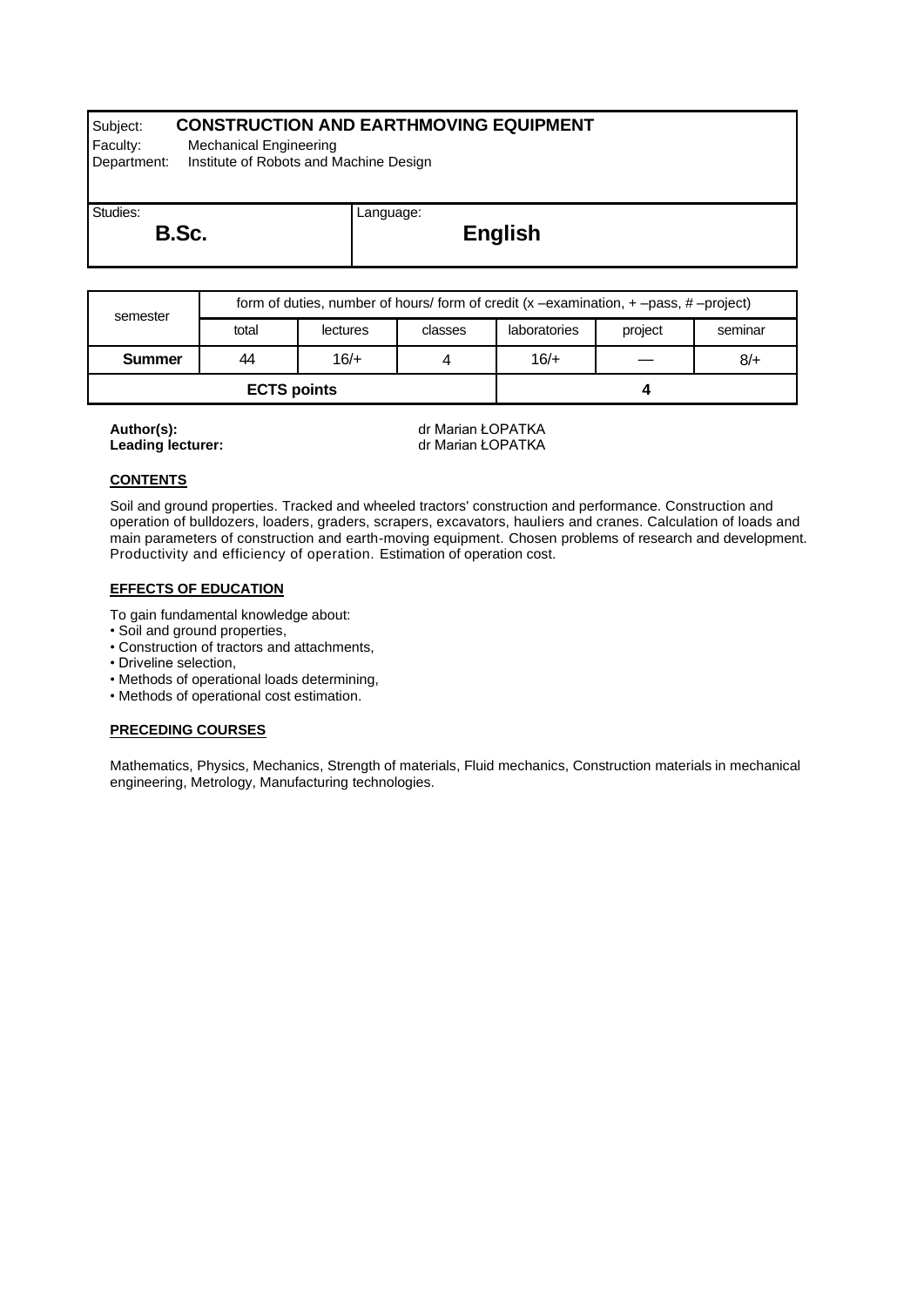# Subject: **THEORY OF LAND LOCOMOTION**

Faculty: Mechanical Engineering

Department: Institute of Robots and Machine Design

Studies: **B.Sc.**

# **English**

| semester      | form of duties, number of hours/form of credit $(x - e^x)$ –examination, $x + -p$ ass, $x + p$ –project) |          |         |              |         |         |  |
|---------------|----------------------------------------------------------------------------------------------------------|----------|---------|--------------|---------|---------|--|
|               | total                                                                                                    | lectures | classes | laboratories | project | seminar |  |
| <b>Summer</b> | 44                                                                                                       | $16/+$   | 12      | 8/           |         | 8/      |  |
|               | <b>ECTS points</b>                                                                                       |          |         |              |         |         |  |

Language:

**Author(s):**<br> **Leading lecturer:**<br> **Leading lecturer:**<br> **Leading lecturer:**<br> **Author(s) Leading lecturer:** dr Marian ŁOPATKA

## **CONTENTS**

Mechanics of tracks and pneumatics tires. Traction, grade and rolling resistance – motion limitation. Drivelines of vehicles. Construction and calculation of steering systems of tracked and wheeled vehicles. Vehicle stability. High mobility demand. Estimation of ground pressure and terrain mobility. Construction of wheeled and tracked gear systems. Gear system selection. Engine and transmission selection. Pulling power and efficiency. Stability of movement. Vehicle ride models.

# **EFFECTS OF EDUCATION**

To gain fundamental knowledge about:

- Mechanics of wheels and tracks,
- Construction and properties of gear systems,
- Selection of engine and driveline,
- High mobility demand,
- Vehicle modelling.

# **PRECEDING COURSES**

Mathematics, Physics, Mechanics, Strength of materials, Fluid mechanics, Construction materials in mechanical engineering, Metrology, Manufacturing technologies.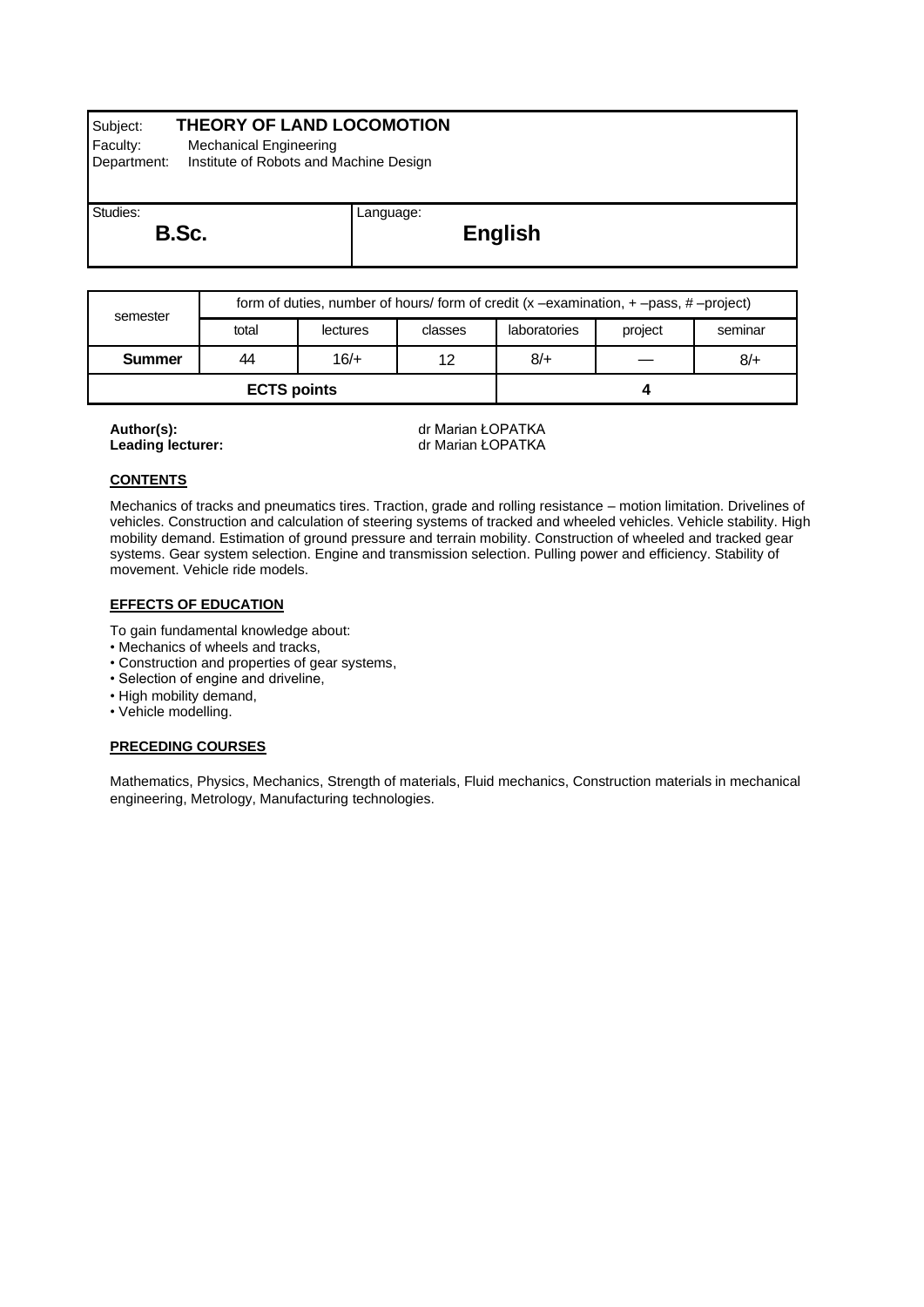# Subject: **DESIGN OF ROBOTS MANIPULATORS AND CONSTRUCTION EQUIPMENT ATTACHMENTS**

Language:

Faculty: Mechanical Engineering Department: Institute of Robots and Machine Design

Studies: **B.Sc.**

**English**

| semester           | form of duties, number of hours/form of credit $(x - e^x)$ –examination, $x + -p$ ass, $x + p$ –project) |          |         |              |         |         |  |
|--------------------|----------------------------------------------------------------------------------------------------------|----------|---------|--------------|---------|---------|--|
|                    | total                                                                                                    | lectures | classes | laboratories | project | seminar |  |
| <b>Summer</b>      | 45                                                                                                       | $10/+$   |         |              | 35/#    |         |  |
| <b>ECTS points</b> |                                                                                                          |          |         |              |         |         |  |

**Leading** lecturer:

**Author(s):**<br> **Author(s):**<br> **Leading lecturer:**<br> **Comparent State of Piotr KROGUL** 

## **CONTENTS**

Design basics of robot manipulators and construction equipment attachments. Chosen problems of a drive system design of robots manipulators and construction equipment attachments. Analytical and computer design methods of robot manipulators and construction equipment attachments (MSC Adams, Catia V5, Easy 5). Strength analysis in the design process of robot manipulators and construction equipment attachments with the use of the finite element method. Kinematic design of robots manipulators and construction equipment attachments.

# **EFFECTS OF EDUCATION**

To gain fundamental knowledge about:

• Design basics of robots manipulators and construction equipment attachments,

• Chosen problems of a drive system design of robots manipulators and construction equipment attachments,

• Analytical and computer design methods of robots manipulators and construction equipment attachments

(MSC Adams, Catia V5, Easy 5),

• Strength analysis in the design process of robots manipulators and construction equipment attachments with the use of the finite element method,

• Kinematic design of robot manipulators and construction equipment attachments.

# **PRECEDING COURSES**

Mathematics, Physics, Mechanics, Strength of materials, Fluid mechanics, Construction materials in mechanical engineering, Service fluids.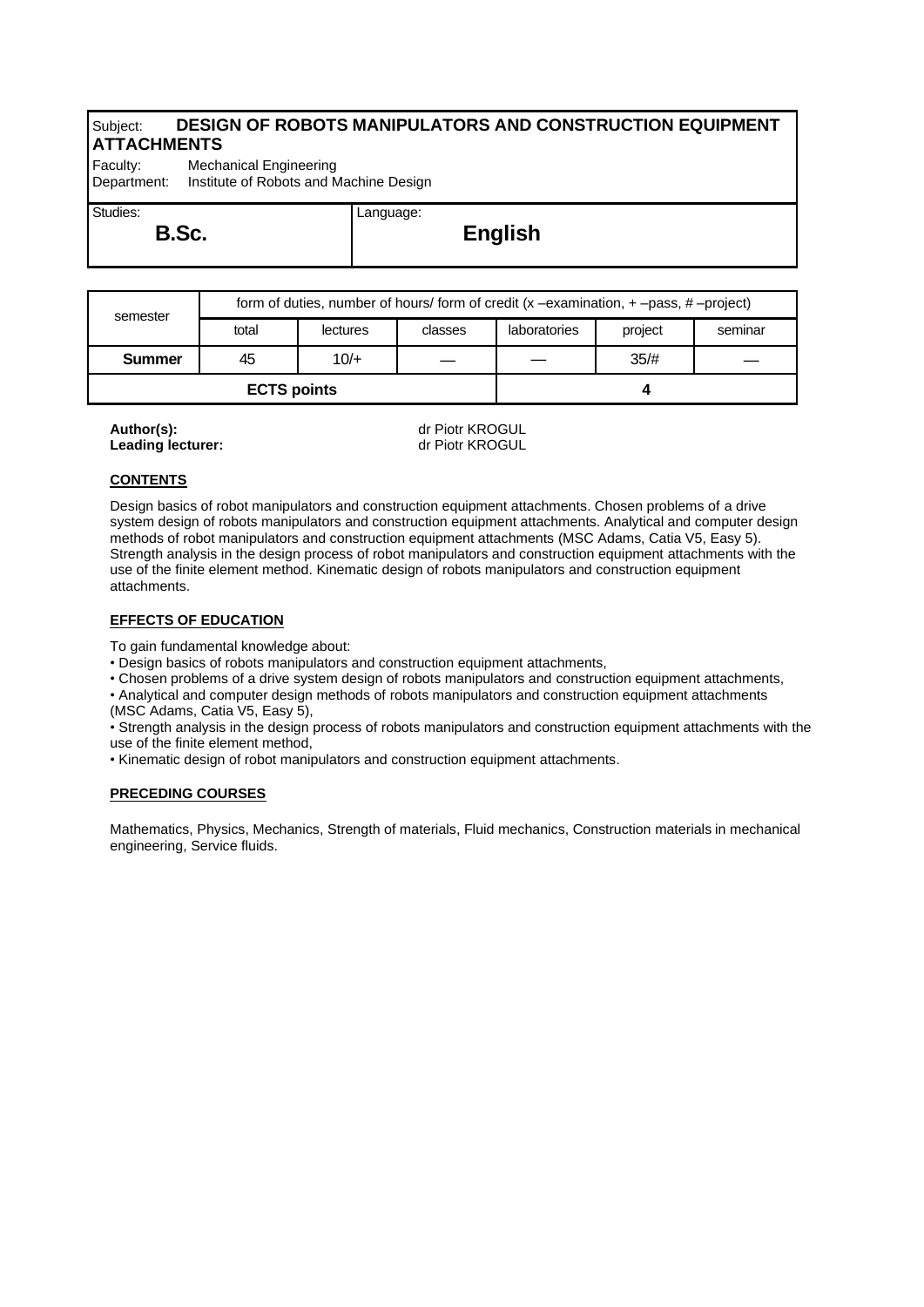# Subject: **ALTERNATIVE PROPULSION SYSTEMS**

Faculty: Mechanical Engineering

Department: Institute of Vehicles and Transportation

Studies: **B.Sc./M.Sc.**

**English**

| semester | form of duties, number of hours/form of credit $(x - e^x)$ –examination, $x + -p$ ass, $x + p$ –project) |          |         |              |         |         |  |  |
|----------|----------------------------------------------------------------------------------------------------------|----------|---------|--------------|---------|---------|--|--|
|          | total                                                                                                    | lectures | classes | laboratories | project | seminar |  |  |
| Winter   | 30                                                                                                       | 16/x     | $8/$ +  | $6/+$        |         |         |  |  |
|          | <b>ECTS points</b>                                                                                       |          |         | 3,5          |         |         |  |  |

Language:

**Author(s):** dr Filip POLAK **Leading lecturer:** dr Leszek SZCZĘCH

## **CONTENTS**

Alternative propulsion systems – introduction. Alternative fuels for automotive applications. Hydrogen storage systems. Jet propulsion and rotary engines. Hybrid vehicle parameters and characteristics. Electric engine parameters and characteristics. Fuel cells in vehicles. Hydrogen-powered vehicles. Matching propulsion system to a vehicle. Energy storage systems. Matching battery to a vehicle. Electrical HV safety during vehicle maintenance. Ecological problems of alternative propulsion systems.

## **EFFECTS OF EDUCATION**

To teach:

- construction of hybrid vehicles;
- construction of electric vehicles;
- fuel cells in vehicles and hydrogen storage systems.
- To acquaint with:
- matching engine to a vehicle;
- matching battery to a vehicle.

## **PRECEDING COURSES**

Fundamentals of machine dynamics, Fundamentals of machine structures, Construction and operation of internal combustion engines, Theory of internal combustion engines.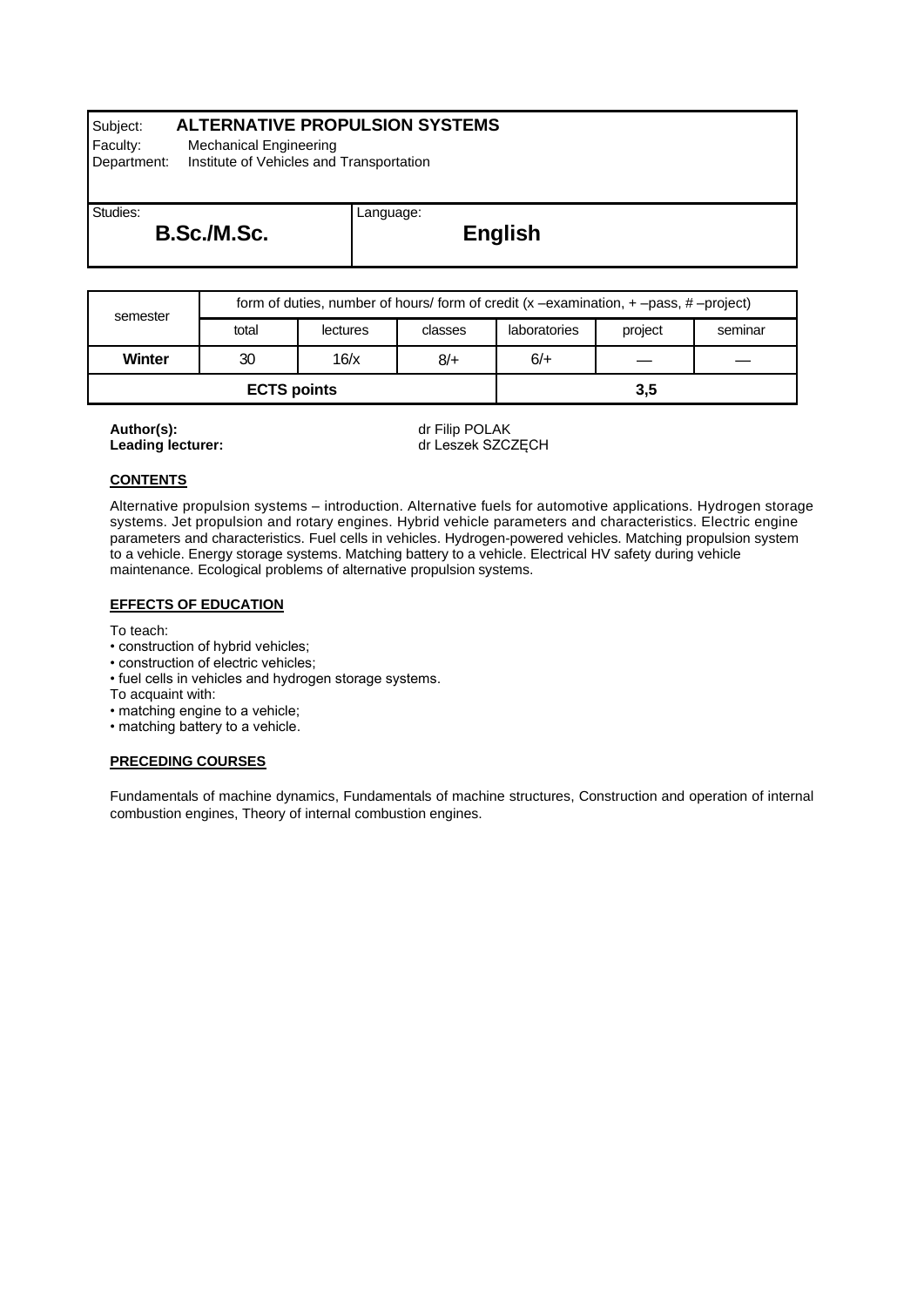# Subject: **HYBRID AND ELECTRIC PROPULSION SYSTEMS**

Language:

Faculty: Mechanical Engineering

Department: Institute of Vehicles and Transportation

Studies: **B.Sc./M.Sc.**

**English**

| semester           | form of duties, number of hours/form of credit $(x - e^x)$ –examination, $x + -p$ ass, $x + p$ –project) |          |         |              |         |         |  |
|--------------------|----------------------------------------------------------------------------------------------------------|----------|---------|--------------|---------|---------|--|
|                    | total                                                                                                    | lectures | classes | laboratories | project | seminar |  |
| <b>Summer</b>      | 30                                                                                                       | 16/x     | 8/      | $6/+$        |         |         |  |
| <b>ECTS points</b> |                                                                                                          |          |         |              |         |         |  |

**Leading lecturer:** 

**Author(s):**<br> **Leading lecturer:**<br> **Leading lecturer:**<br> **Author(s)** dr Filip POLAK

## **CONTENTS**

Hybrid and electric propulsion systems – introduction. Hybrid vehicle parameters and characteristics. Electric engine parameters and characteristics. Fuel cells in vehicles. Hydrogen storage systems. Matching propulsion system to a vehicle. Energy storage systems. Matching battery to a vehicle. Charging systems. Electrical infrastructure for electric vehicles. Electrical HV safety during vehicle maintenance. Ecological problems of alternative propulsion systems.

# **EFFECTS OF EDUCATION**

To teach:

- construction of hybrid vehicles;
- construction of electric vehicles;
- construction of charging systems;
- fuel cells in vehicles and hydrogen storage systems.
- To acquaint with:
- matching engine to a vehicle;
- matching battery to a vehicle.

## **PRECEDING COURSES**

Fundamentals of machine dynamics, Fundamentals of machine structures, Construction and operation of internal combustion engines, Theory of internal combustion engines, Theory of electric engines.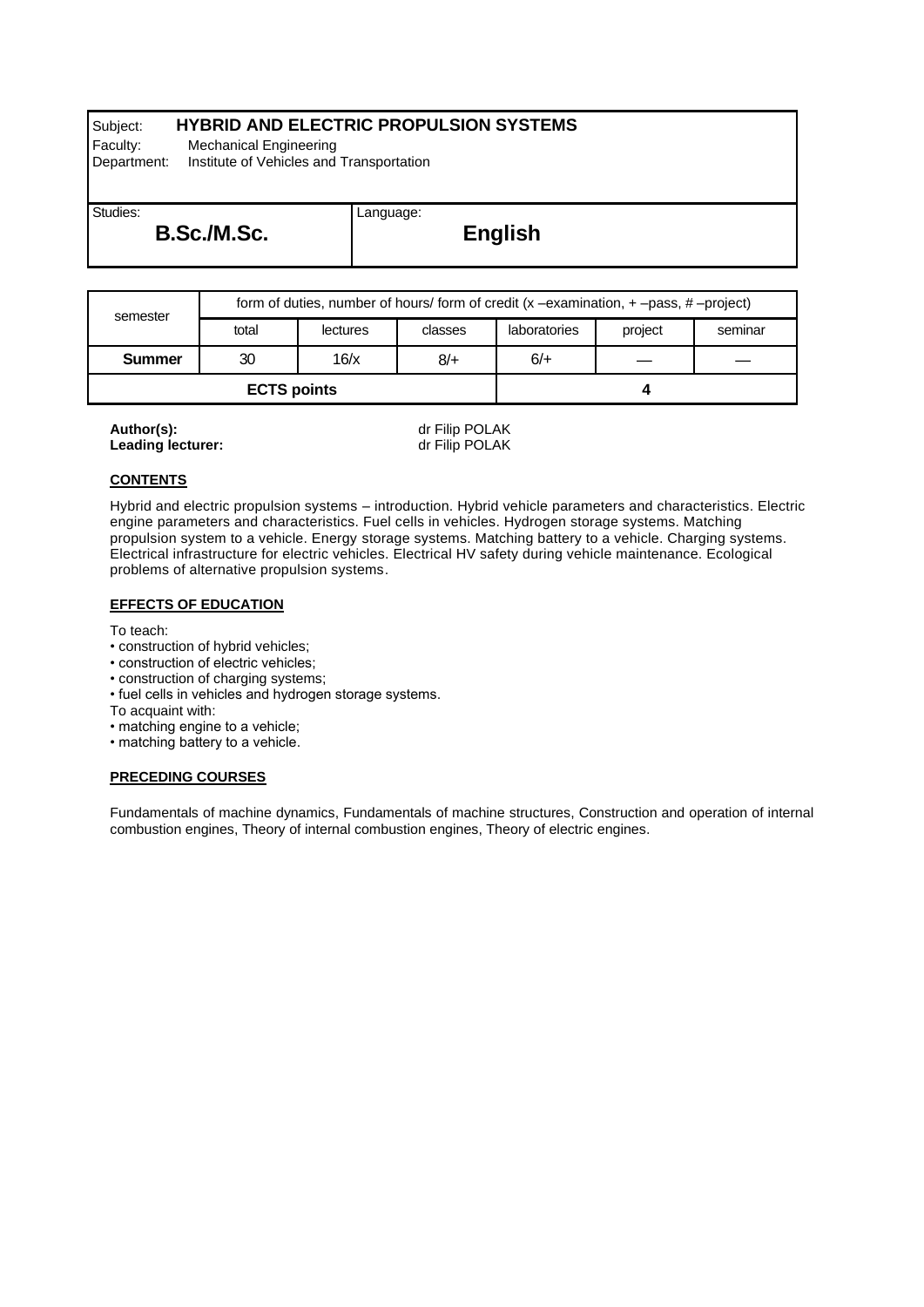# Subject: **ENGINES OF MECHANICAL VEHICLES**

Faculty: Mechanical Engineering

Department: Institute of Vehicles and Transportation

Studies: **B.Sc./M.Sc.**

**English**

| semester           | form of duties, number of hours/form of credit $(x - e^x)$ –examination, $x + -p$ ass, $x + p$ –project) |          |         |              |         |         |  |  |
|--------------------|----------------------------------------------------------------------------------------------------------|----------|---------|--------------|---------|---------|--|--|
|                    | total                                                                                                    | lectures | classes | laboratories | project | seminar |  |  |
| <b>Summer</b>      | 30                                                                                                       | 16/x     | $6/+$   | 8/           |         |         |  |  |
| <b>ECTS points</b> |                                                                                                          |          |         |              |         |         |  |  |

Language:

**Author(s):** dr Leszek SZCZĘCH **Leading lecturer:** dr Leszek SZCZĘCH

# **CONTENTS**

Working cycles of internal combustion engines. Internal and external combustion engines. The ideal air standard Otto, Diesel and dual (Sabathe or Seiliger) cycles. Comparison between thermodynamic and mechanical cycles. Indicator diagram of two and four-stroke engines. Engines parameters and characteristics. Engine performance parameters. Engine power. Engine efficiency. Comparison parameters of the engine. Engine heat balance. Parameters of air-fuel (A/F) ratio mixture. Carburettor and injection A/F mixture creation. A/F mixture ignition and combustion. Stages of combustion of a homogeneous mixture. Abnormal combustion – knocking. Factors affecting abnormal combustion. Fuel feeding in CI (compression ignition - diesel) engines. Creating of A/F mixture in CI engines. Fuel injection parameters. CI engine control. Stages of combustion of a heterogeneous mixture. Process of Self-ignition. Combustion chambers of CI engines. Governors function in CI engines. Construction of mechanic and electronic governors. Governor tasks in CI engines. Fuel dose correction. Air feeding of internal combustion engines. Engine charging. Induction and exhaust process in naturally-aspirated and forced inducted engines. Mechanical-charging and turbo-charging. Resonance charging. Ecological problems of IC engine work. Toxic components exhaust gases. Assessment methods for toxic emissions. Catalysts and exhaust filters. Noise.

## **EFFECTS OF EDUCATION**

To teach:

- construction of main engine components;
- methods of finding of engine main parts load.

To acquaint with:

• matching engine to a vehicle.

## **PRECEDING COURSES**

Fundamentals of machine dynamics, Fundamentals of machine structures.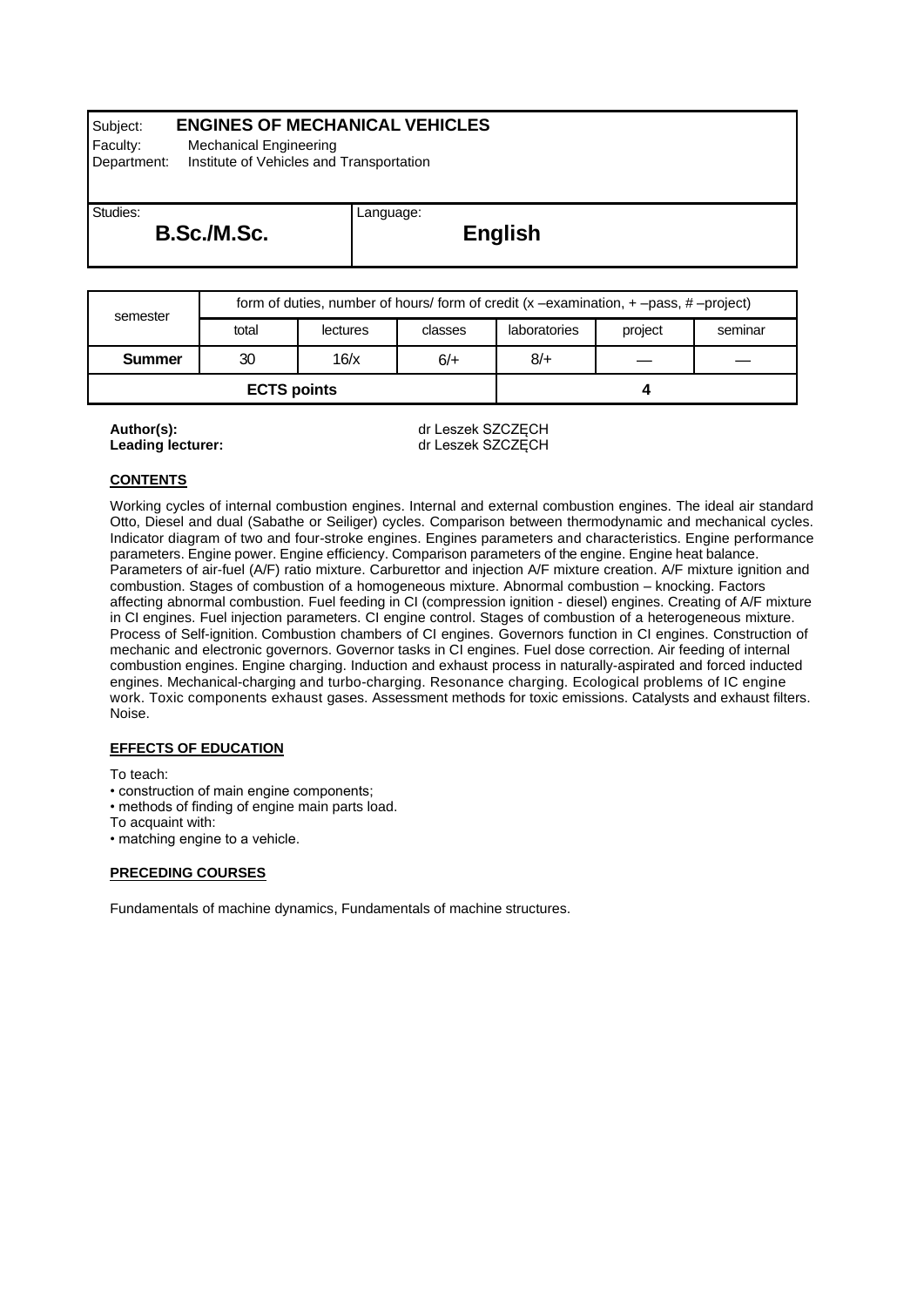# Subject: **COMBUSTION ENGINES AND HYBRID PROPULSION SYSTEMS**

Language:

Faculty: Mechanical Engineering

Department: Institute of Vehicles and Transportation

Studies: **B.Sc.**

**English**

| semester           | form of duties, number of hours/form of credit $(x - e^x)$ –examination, $x + e^x$ –pass, $x + e^x$ –project) |          |         |              |         |         |  |
|--------------------|---------------------------------------------------------------------------------------------------------------|----------|---------|--------------|---------|---------|--|
|                    | total                                                                                                         | lectures | classes | laboratories | project | seminar |  |
| <b>Summer</b>      | 48                                                                                                            | $20/+$   | $14/+$  | 14/          |         |         |  |
| <b>ECTS points</b> |                                                                                                               |          |         |              |         |         |  |

**Leading lecturer:** 

**Author(s):**<br> **Leading lecturer:**<br> **Leading lecturer:**<br> **COLARED ASSESS** dr Filip POLAK

## **CONTENTS**

Classification of heat engines. Performance indicators of internal combustion engines. General construction and operation of internal combustion engine systems. General construction and operation of turbine engines in vehicle propulsion. Construction of piston rod systems. Construction of engine valve trains. Construction of power supply systems for spark-ignition engines. Construction of power supply systems of compression ignition engines. Construction of power supply systems. Construction of air supply, exhaust and supercharging systems. Hybrid drives. Solution of fuel cell solutions in vehicles. Electric drive systems in vehicles. Measurement of engine and drive system parameters.

# **EFFECTS OF EDUCATION**

To teach:

- construction of main engine components;
- construction of hybrid vehicles;
- construction of electric vehicles;
- To acquaint with:
- construction and assembly of main engine components.

## **PRECEDING COURSES**

Fundamentals of machine dynamics, Fundamentals of machine structures.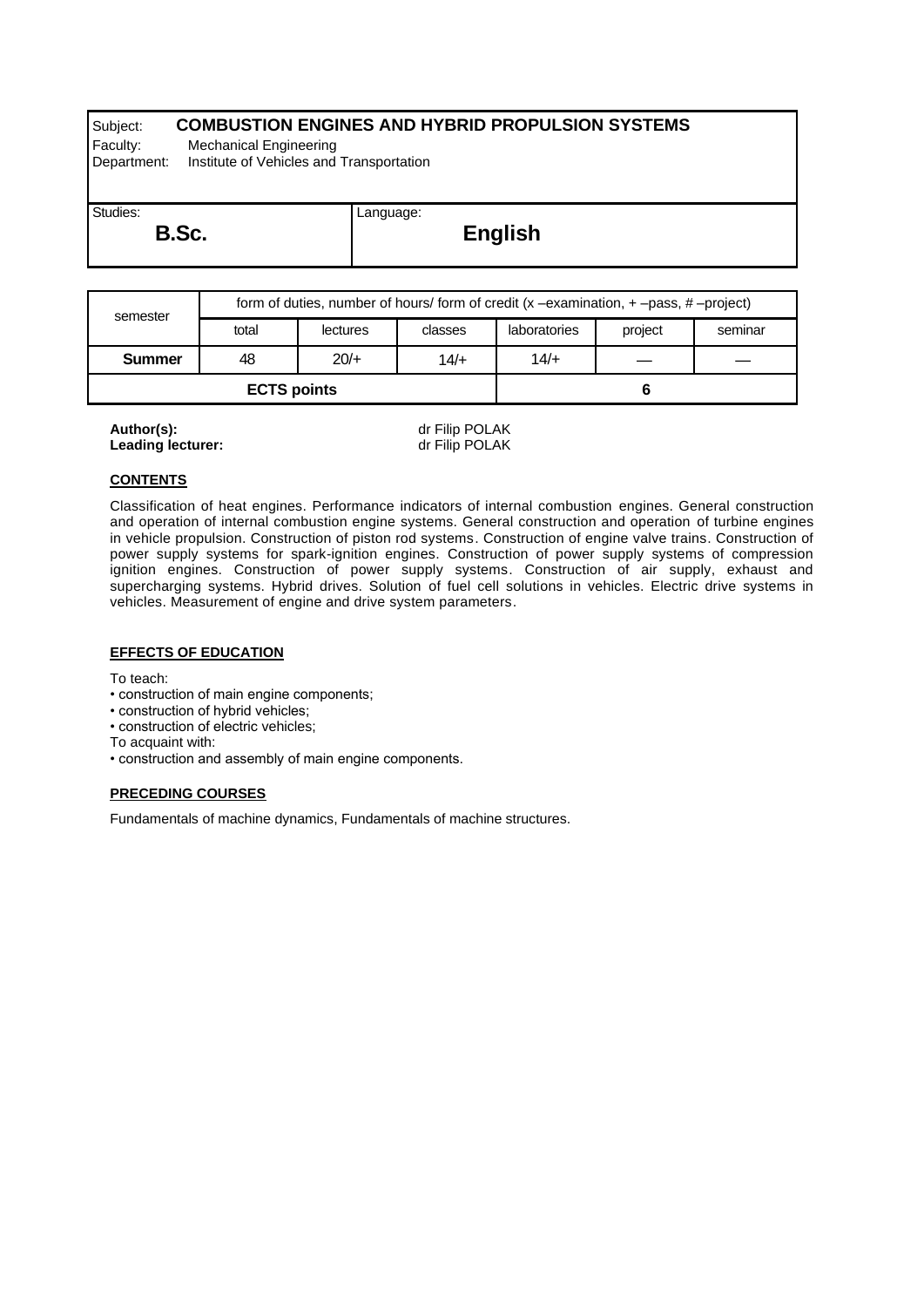# Subject: **HYBRID AND ELECTRIC VEHICLES MAINTENANCE AND SAFETY**

Language:

Faculty: Mechanical Engineering

Department: Institute of Vehicles and Transportation

Studies: **B.Sc./M.Sc.**

**English**

| semester           | form of duties, number of hours/form of credit $(x - e^x)$ –examination, $x + -p$ ass, $x + p$ –project) |          |         |              |         |         |  |
|--------------------|----------------------------------------------------------------------------------------------------------|----------|---------|--------------|---------|---------|--|
|                    | total                                                                                                    | lectures | classes | laboratories | project | seminar |  |
| <b>Summer</b>      | 20                                                                                                       | $8/+$    | $6/+$   | $6/+$        |         |         |  |
| <b>ECTS points</b> |                                                                                                          |          |         |              | 2,5     |         |  |

**Leading lecturer:** 

**Author(s):**<br> **Leading lecturer:**<br> **Leading lecturer:**<br> **Author(s)** dr Filip POLAK

## **CONTENTS**

Categories, types and construction of hybrid and electric vehicles. Construction of hybrid and electric powertrains of vehicles of different brands.Hazards and safe operation of hybrid and electric vehicles. Rules of conduct during service, diagnostics and evaluation of electric and hybrid vehicles . Electrical HV safety during vehicle maintenance.

## **EFFECTS OF EDUCATION**

To teach:

- safety procedures during maintenance of hybrid and electric vehicles;
- construction of HV systems;
- construction of batteries safety systems;
- construction of onboard safety systems;
- •

To acquaint with:

- safety procedures during vehicle maintenance;
- safety rules and first aid.

## **PRECEDING COURSES**

Fundamentals of machine structures, Construction and operation of internal combustion engines, Theory of internal combustion engines, theory of hybrid and electric propulsion systems, theory of electric engines, theory of energy storage systems.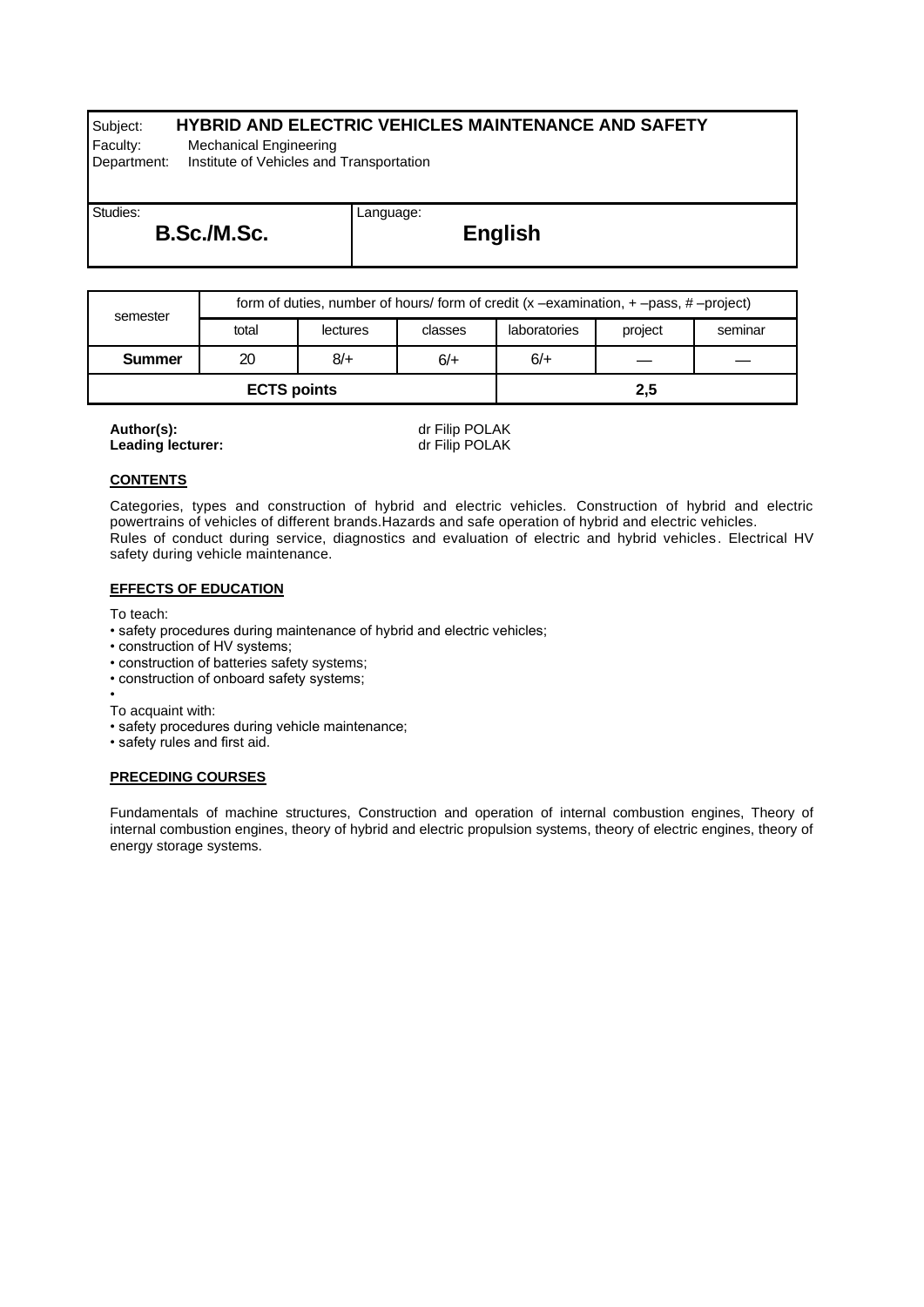# Subject: **BASICS OF PRACTICAL METROLOGY**

Faculty: Mechanical Engineering

Department: Institute of Vehicles and Transportation

Studies: **B.Sc.**

# **English**

| semester           | form of duties, number of hours/ form of credit $(x -\text{examination}, +\text{–pass}, #-\text{project})$ |          |         |              |         |         |  |
|--------------------|------------------------------------------------------------------------------------------------------------|----------|---------|--------------|---------|---------|--|
|                    | total                                                                                                      | lectures | classes | laboratories | project | seminar |  |
| <b>Summer</b>      | 30                                                                                                         | $12/+$   | $12/+$  | $6/+$        |         |         |  |
| <b>ECTS points</b> |                                                                                                            |          |         |              |         |         |  |

Language:

**Leading** lecturer:

**Author(s): And Adrian Transformational Adrian Transformation Adrian Transformation Adrian Transformation Adrian Transformation Adrian Transformation Adrian Transformation Adrian Transformation Adrian Transformation Adri** 

## **CONTENTS**

Metrology – idea and basic definitions. SI units of measurement. Value of the measured quantity. Measurement process. Measurement methods. Rules of conduct when developing the measurement result. Rules for rounding the result of calculations. Significant digits.

Measurement of geometric quantities. Callipers, micrometres, dial gauges and other mechanical gauges.

Uncertainty of direct and indirect measurement. The standard uncertainty of type A Principles of giving the measurement result. Outliers of measurement data. Expanded uncertainty. Principles of drawing up charts. Approximation and its methods.

The standard uncertainty of type B. Difference between uncertainty and error.

Uncertainty of indirect measurement.

Development of a complex measurement problem when testing an internal combustion engine.

# **EFFECTS OF EDUCATION**

To teach:

- How to properly measure the quantity of interest;
- How to assess the measurement uncertainty;
- How to properly construct a chart;
- To inform about:
- How the base SI units are defined;
- Types of basic measurement instruments

## **PRECEDING COURSES**

Fundamentals of mathematics, Fundamentals of thermodynamics.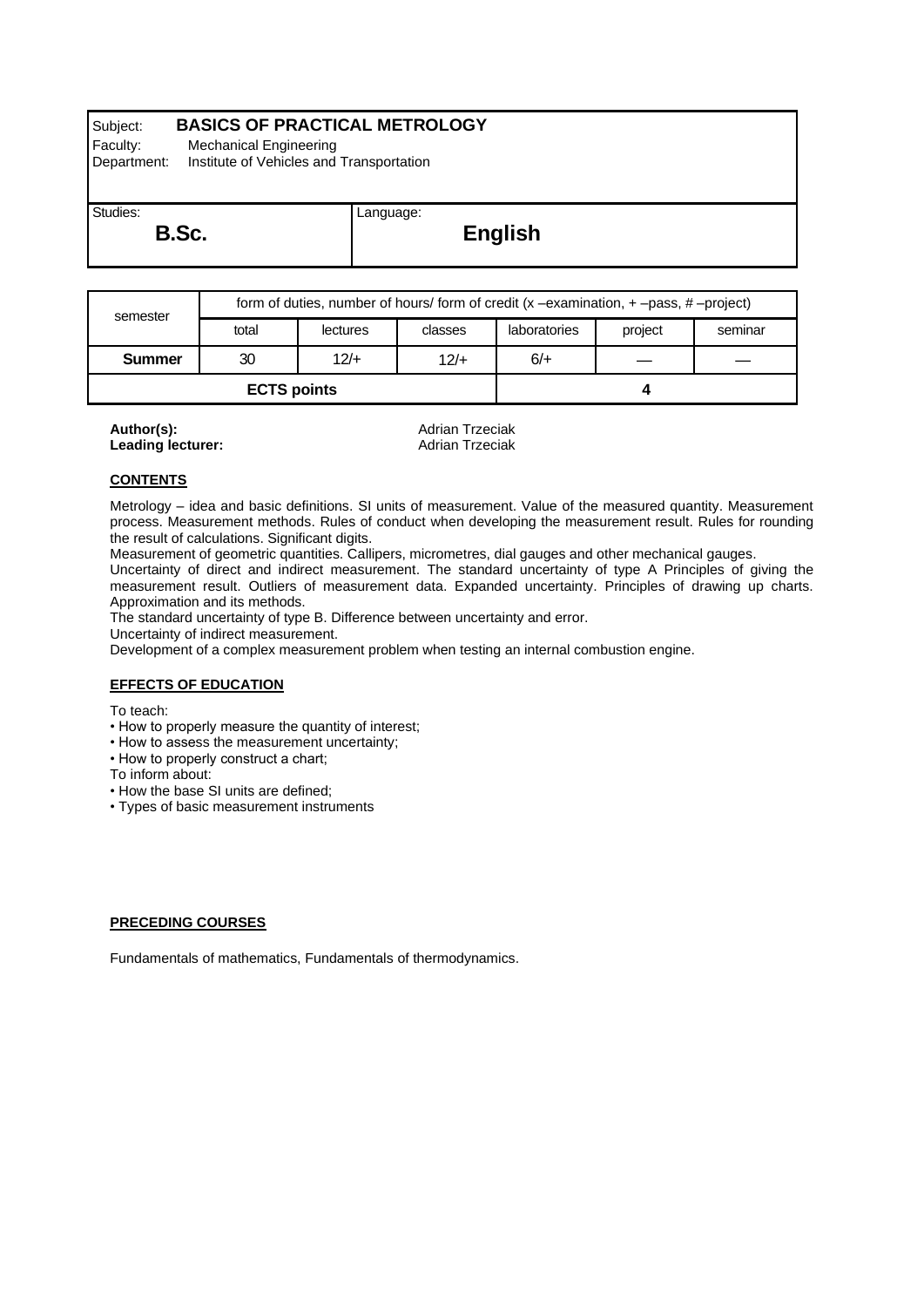# Subject: **INTRODUCTION TO DIGITAL MEASUREMENTS**

Language:

Faculty: Mechanical Engineering

Department: Institute of Vehicles and Transportation

Studies: **M.Sc.**

# **English**

| semester           | form of duties, number of hours/form of credit $(x - e^x)$ –examination, $x + -p$ ass, $x + p$ –project) |          |         |              |         |         |  |
|--------------------|----------------------------------------------------------------------------------------------------------|----------|---------|--------------|---------|---------|--|
|                    | total                                                                                                    | lectures | classes | laboratories | project | seminar |  |
| <b>Summer</b>      | 30                                                                                                       | $12/+$   | $12/+$  | $6/+$        |         |         |  |
| <b>ECTS points</b> |                                                                                                          |          |         |              |         |         |  |

**Leading** lecturer:

**Author(s): Author(s): Adrian Transform Adrian Transform Adrian Transform Adrian Transform Adrian Transform Adrian Transform Adrian Transform Adrian Transform Adrian Transform Adrian Transform Adrian Transform Adrian T** 

# **CONTENTS**

Types of basic measuring transducers and their applications. Properties of measuring transducers. Construction of the measuring track. Introduction to LabView. Building a simple measurement application.

Types of basic measurement signals and their properties. Continuous and discrete signals. The stages of digital processing of the measurement signal. Sinusoidal signal. Signal spectral analysis. Filtering the measurement signal. Evaluation of the degree of signal disturbance. Building a complex measurement application with the option of saving measurement data to a file.

Processing of measurement data in Excel and Matlab environment. Automation of data processing and estimation of measurement uncertainty. Automation of charting. Inference in the correctness of the obtained measurement data.

## **EFFECTS OF EDUCATION**

To teach:

- How to properly measure the quantity of interest;
- building a digital measurement system
- building measurement app in LabView
- effective postprocessing measurement data

To inform about:

- Importance of digital measurements in everyday life
- Types of basic transducers and sensors

## **PRECEDING COURSES**

Introduction to metrology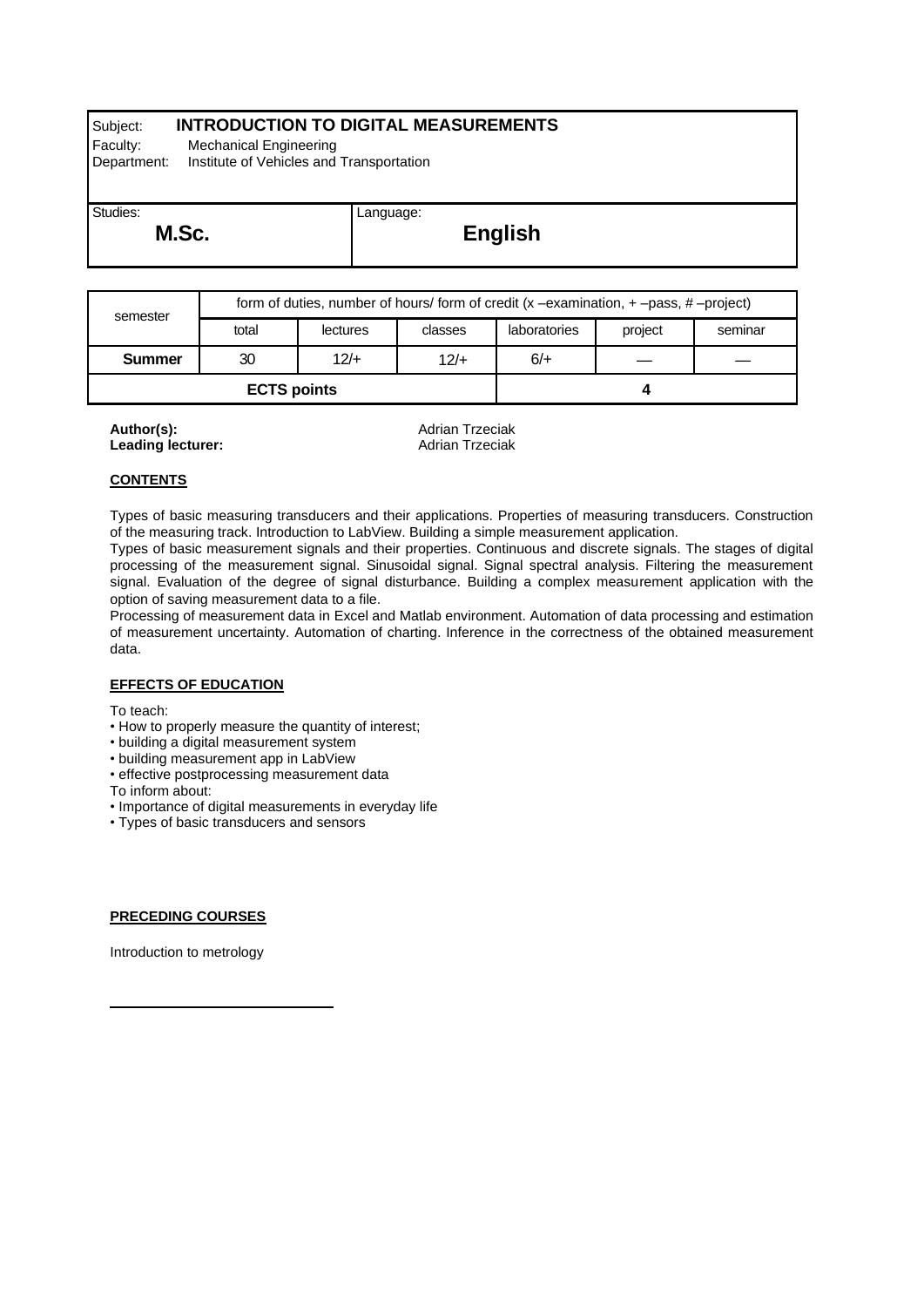# Subject: **CONSTRUCTION OF MILITARY VEHICLES**

Faculty: Mechanical Engineering

Department: Institute of Vehicles and Transportation

Studies:

**B.Sc./M.Sc.**

**English**

| semester           | form of duties, number of hours/ form of credit $(x -\text{examination}, +\text{–pass}, #-\text{project})$ |          |         |              |         |         |  |
|--------------------|------------------------------------------------------------------------------------------------------------|----------|---------|--------------|---------|---------|--|
|                    | total                                                                                                      | lectures | classes | laboratories | project | seminar |  |
| Winter             | 30                                                                                                         | 15/x     | $15/+$  |              |         |         |  |
| <b>ECTS points</b> |                                                                                                            |          |         |              | 3,5     |         |  |

Language:

**Author(s):**<br>
Leading lecturer:<br>
Leading lecturer:<br>  $\frac{d}{dx}$  dr Krzysztof PAPLIŃSKI **Leading lecturer:** dr Krzysztof PAPLIŃSKI

# **CONTENTS**

Vehicle's basic structure (application). Modularity. Hull structure. Drive frame. Powerpack (engine, transmission, cooling unit). Power line. Braking system. Steering system. Hydraulic system. Pneumatic system. NBC and air conditioning system.

# **EFFECTS OF EDUCATION**

To teach:

- structure of the vehicle (the basic parts);
- construction of power pack and power line;
- construction of main systems of the vehicle.
- To inform about:
- main operation rules.

# **PRECEDING COURSES**

The construction of motor vehicles, The automation.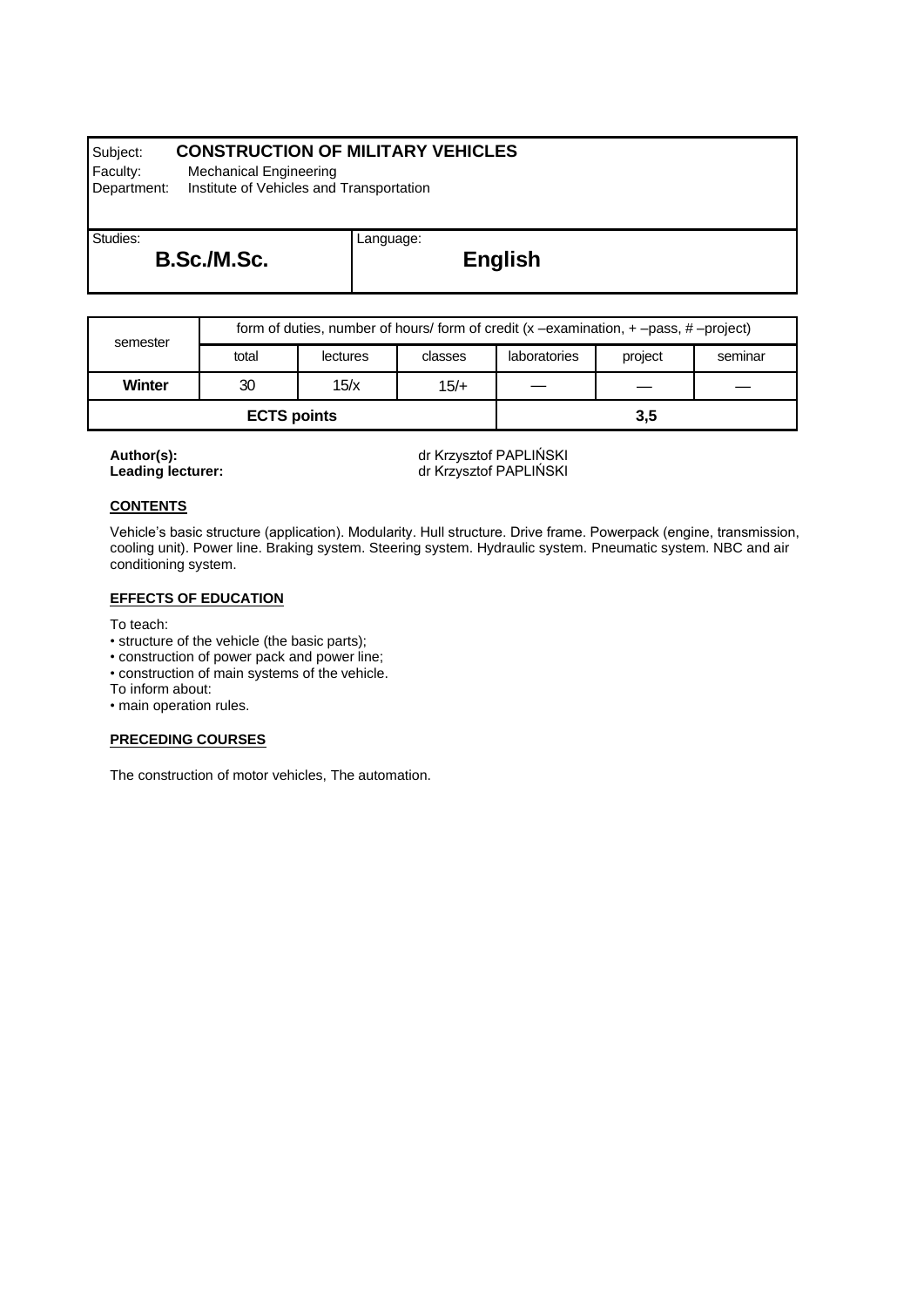# Subject: **CONSTRUCTION OF AND OPERATION OF STABILISERS AND FCS**

Language:

Faculty: Mechanical Engineering<br>Department: Institute of Vehicles and

Institute of Vehicles and Transportation

Studies: **B.Sc./M.Sc.**

**English**

| semester           | form of duties, number of hours/form of credit $(x - e^x)$ –examination, $x + -p$ ass, $x + p$ –project) |          |         |              |         |         |
|--------------------|----------------------------------------------------------------------------------------------------------|----------|---------|--------------|---------|---------|
|                    | total                                                                                                    | lectures | classes | laboratories | project | seminar |
| <b>Summer</b>      | 20                                                                                                       | $10/+$   | $10/+$  |              |         |         |
| <b>ECTS points</b> |                                                                                                          |          |         | 2,5          |         |         |

**Author(s):**<br> **Leading lecturer:**<br>
Leading lecturer:<br>  $\frac{d}{dx}$  dr Krzysztof PAPLIŃSKI **Leading lecturer:** dr Krzysztof PAPLIŃSKI

## **CONTENTS**

Requirements for fire control systems. Disturbances acting on the stabilized gun. Functional diagrams of fire control systems. Design and operation of sensors and actuators used in fire control systems. Principles of operation of some fire control systems.

# **EFFECTS OF EDUCATION**

To teach:

• main structure of fire control systems;

- main components of fire control systems;
- functional diagrams of fire control systems.

To inform about:

• main operation rules of some fire control systems.

## **PRECEDING COURSES**

The construction of motor vehicles, The automation.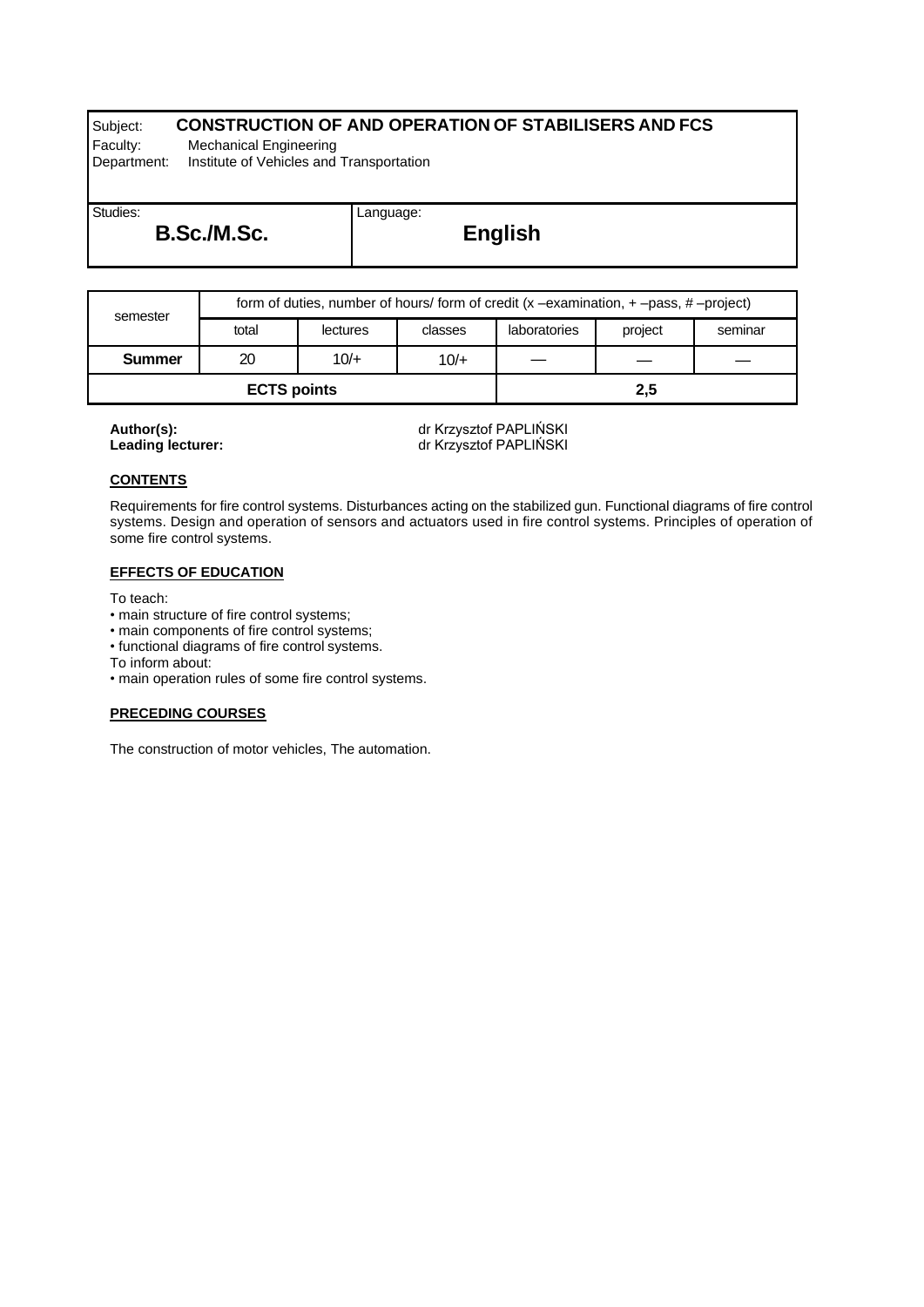# Subject: **INTRODUCTION TO DYNAMICS AND CONTROL SYSTEMS OF AUTOMOBILES**

Language:

Faculty: Mechanical Engineering<br>Department: Institute of Vehicles and Institute of Vehicles and Transportation

Studies:

**B.Sc./M.Sc.**

**English**

| semester           | form of duties, number of hours/form of credit $(x - e^x)$ –examination, $x + -p$ ass, $x + p$ –project) |          |         |              |         |         |
|--------------------|----------------------------------------------------------------------------------------------------------|----------|---------|--------------|---------|---------|
|                    | total                                                                                                    | lectures | classes | laboratories | project | seminar |
| Winter             | 30                                                                                                       | $20/+$   | $10/+$  |              |         |         |
| <b>ECTS points</b> |                                                                                                          |          |         | 3.5          |         |         |

**Author(s):**<br> **Leading lecturer:**<br> **Leading lecturer:**<br> **Prof. Dariusz ŻARDECKI Leading lecturer:** prof. Dariusz ŻARDECKI

# **CONTENTS**

A car as an element of the Driver-Vehicle-Road system and a complex dynamical system and an object of control. A survey of methods of tests and analyses of car dynamics and control. Problems of modelling of car dynamics and control. Modelling of dynamics of vehicle motion. Modelling of actions of chosen car subsystems. Modelling of driver dynamics. Complex modelling of a dynamics of the Driver-Vehicle-Road system. Reference models for controllers for car automatic systems. Synthesis of algorithms for chosen car automatic systems. Problems of dynamics and control of autonomic cars.

# **EFFECTS OF EDUCATION**

To teach:

- Defining of model problems (in time/frequency domain) due to car dynamics and control.
- To acquaint students with:
- Modern methods of tests and analyses of car dynamics and control.
- Control theory and control system devices due to car lateral dynamics and control.

# **PRECEDING COURSES**

Mathematics, Physics.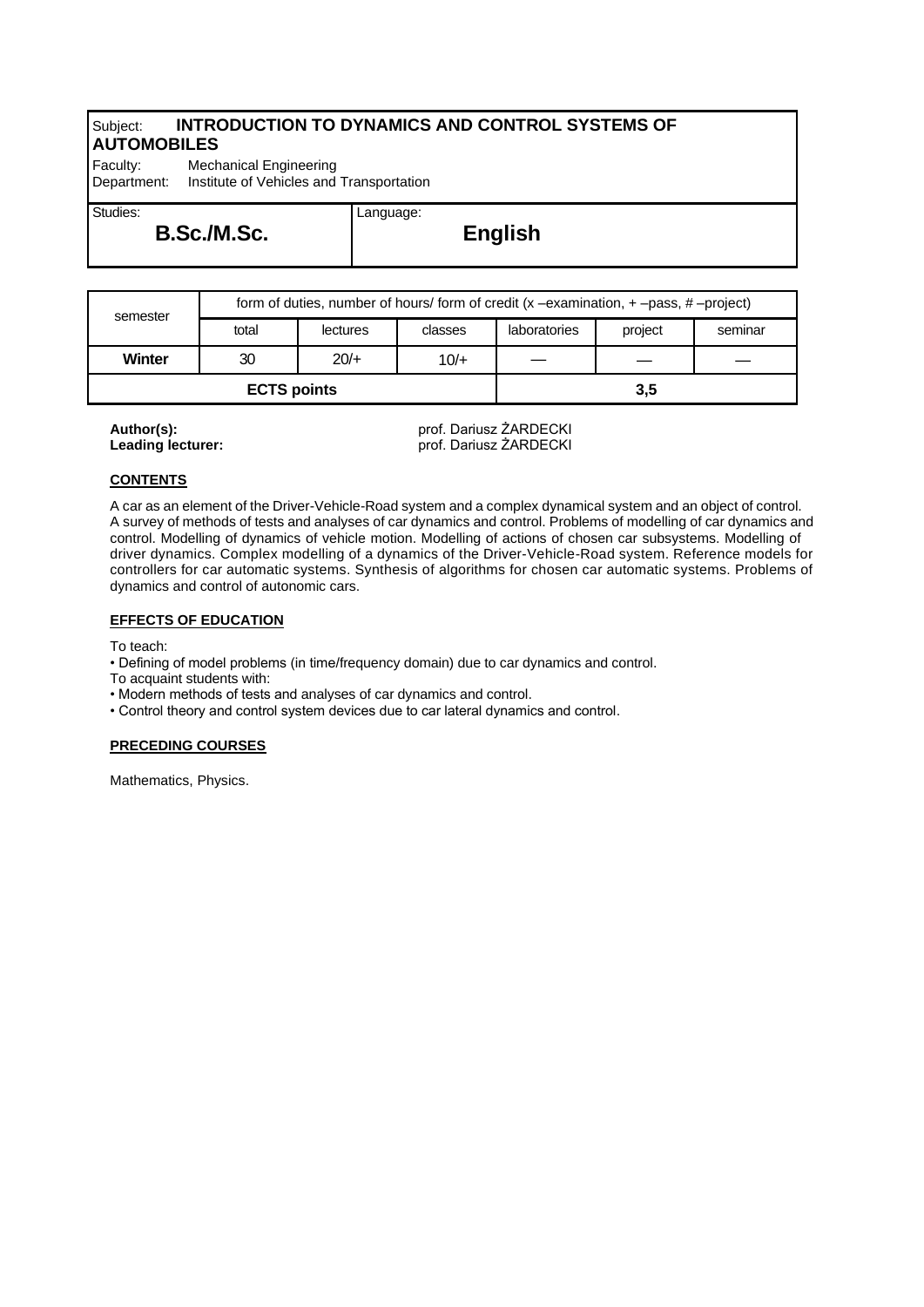# Subject: **INTRODUCTION TO AUTOMATICS AND ROBOTICS**

Language:

Faculty: Mechanical Engineering

Department: Institute of Vehicles and Transportation

Studies: **B.Sc./M.Sc.**

**English**

| semester           | form of duties, number of hours/form of credit $(x - e^x)$ –examination, $x + -p$ ass, $x + p$ –project) |          |         |              |         |         |
|--------------------|----------------------------------------------------------------------------------------------------------|----------|---------|--------------|---------|---------|
|                    | total                                                                                                    | lectures | classes | laboratories | project | seminar |
| <b>Summer</b>      | 30                                                                                                       | $20/+$   | $6/+$   | $4/+$        |         |         |
| <b>ECTS points</b> |                                                                                                          |          |         | 3,5          |         |         |

**Author(s):**<br> **Leading lecturer:**<br> **Leading lecturer:**<br> **Prof. Dariusz ŻARDECKI Leading lecturer:** prof. Dariusz ŻARDECKI

# **CONTENTS**

General information about automatics and robotics (the idea of open / closed-loop control, SISO / MIMO structures, control/sensor devices, history and nowadays). Methods of modelling of linear/non-linear elements and systems (equations, characteristics, Laplace / Fourier transformations, transfer functions, schematic diagrams and their simplifications). Static and dynamic properties of elements and systems (time/frequency characteristics of elements, simplified analysis of systems with using characteristics of elements). Classic control systems and their elements (regulators and correctors, input/output devices). Analysis of control systems in time/frequency domain (stability, indexes, sensitivity). Modern control systems (optimal / adaptive / robust control, digital processing, mechatronic input / output devices). Automatics for complex systems and processes (the hierarchical idea of control, universal controllers, computers and networks in automatics). Example applications of control systems and automatics (car, central heating, etc.). Robots and manipulators – general description (mechanical structures, problems of kinematics, dynamics and steering, programming by computer). Robots and manipulators in different branches (industry, science, medicine, military).

## **EFFECTS OF EDUCATION**

To teach:

• defining of control tasks and systems, modelling of systems in time/frequency domains, carrying out of control system analysis.

To acquaint students with:

• control theory, control system devices, robots and manipulators, applications of automatics and robotics.

## **PRECEDING COURSES**

Mathematics, Physics.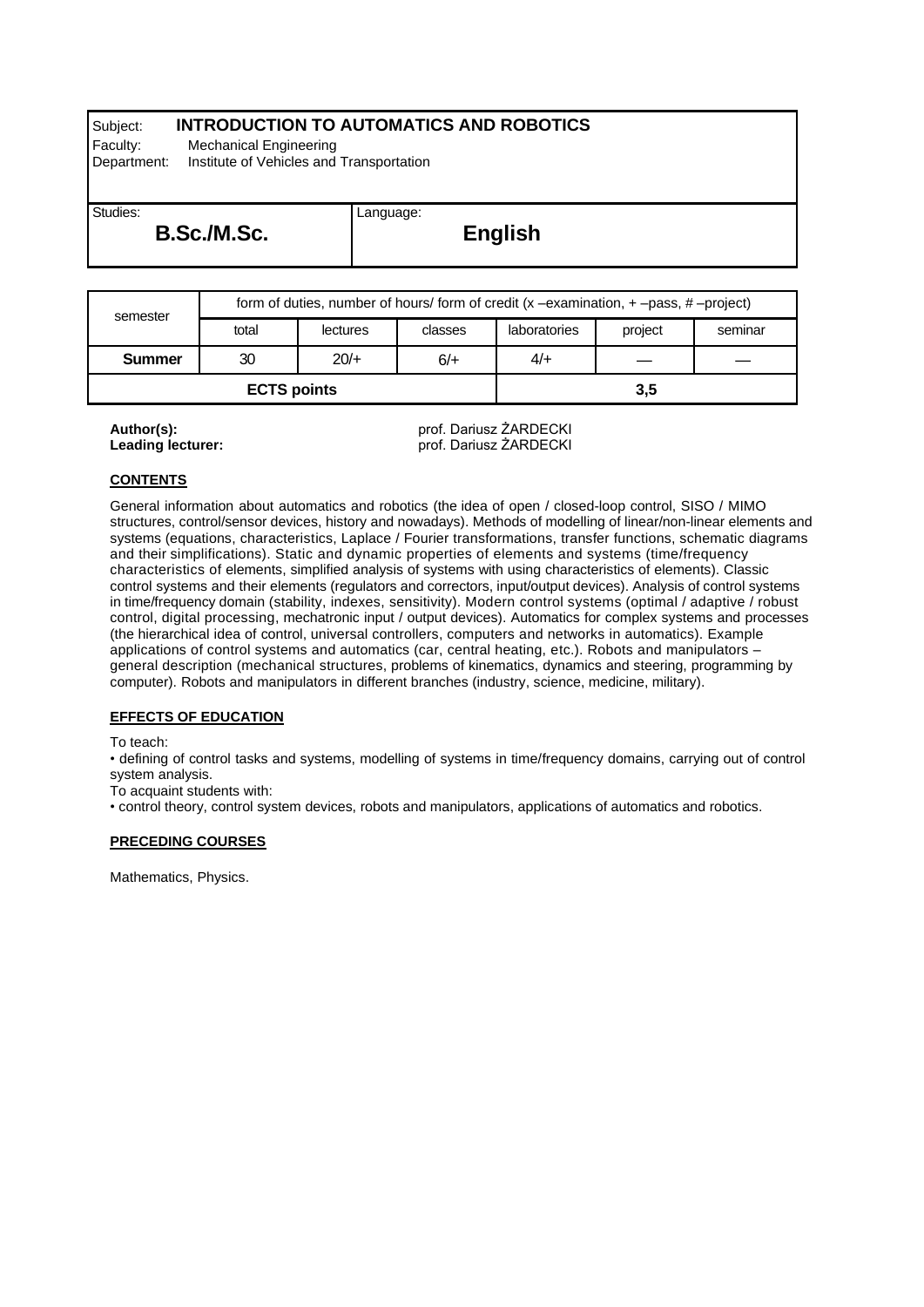# Subject: **MECHANICAL VIBRATIONS**

Faculty: Mechanical Engineering

Department: Institute of Vehicles and Transportation

Studies: **B.Sc.**

# **English**

| semester           | form of duties, number of hours/form of credit $(x - e^x)$ –examination, $x + -p$ ass, $x + p$ –project) |          |         |              |         |         |
|--------------------|----------------------------------------------------------------------------------------------------------|----------|---------|--------------|---------|---------|
|                    | total                                                                                                    | lectures | classes | laboratories | project | seminar |
| Winter             | 30                                                                                                       | $14/+$   | 8/      | 8/           |         |         |
| <b>ECTS points</b> |                                                                                                          |          |         |              |         |         |

Language:

## **CONTENTS**

Fundamental concepts in vibration and modelling: Introduction to modelling and analysis, Introduction to mechanical vibration, Harmonic motion, Lagrange's equations. Free vibration of single degree of freedom systems: Undamped vibration, Simple harmonic motion, Damped vibration. Forced harmonic excitation of single degree of freedom systems: Undamped vibration, Damped vibration, Base excitation, Rotating unbalance, Coulomb damping. The vibration of multi-degree of freedom systems: Free undamped vibration, Eigenvalue problem, Free damped vibration, Forced vibration, Resonance. Reduction of vibrations: Vibration isolation, Transmissibility, Isolation Efficiency, Passive and active isolation systems. Influence of spring stiffness and damping coefficient on reduction an amplitude of vibration or force transmitted by an object. Shaft vibration. The critical speed of the shaft. Vibration estimation: Frequency-domain methods, Evaluation of human exposure to whole-body and handtransmitted vibrations. The use of simulation programs (MATLAB – Simulink) for dynamic analysis.

## **EFFECTS OF EDUCATION**

This course is an introduction to the dynamics and vibrations of lumped-parameter models of mechanical systems. After this course, students will be able to: evaluate free and forced vibration of linear multi-degree of freedom models of mechanical systems and matrix eigenvalue problems, solve basic problems of vibration isolations and estimate the level of vibrations.

## **PRECEDING COURSES**

Mathematics 1, Mathematics 2, Engineering Mechanics 1

**Author(s):** dr Zdzisław HRYCIÓW **Leading lecturer:** dr Zdzisław HRYCIÓW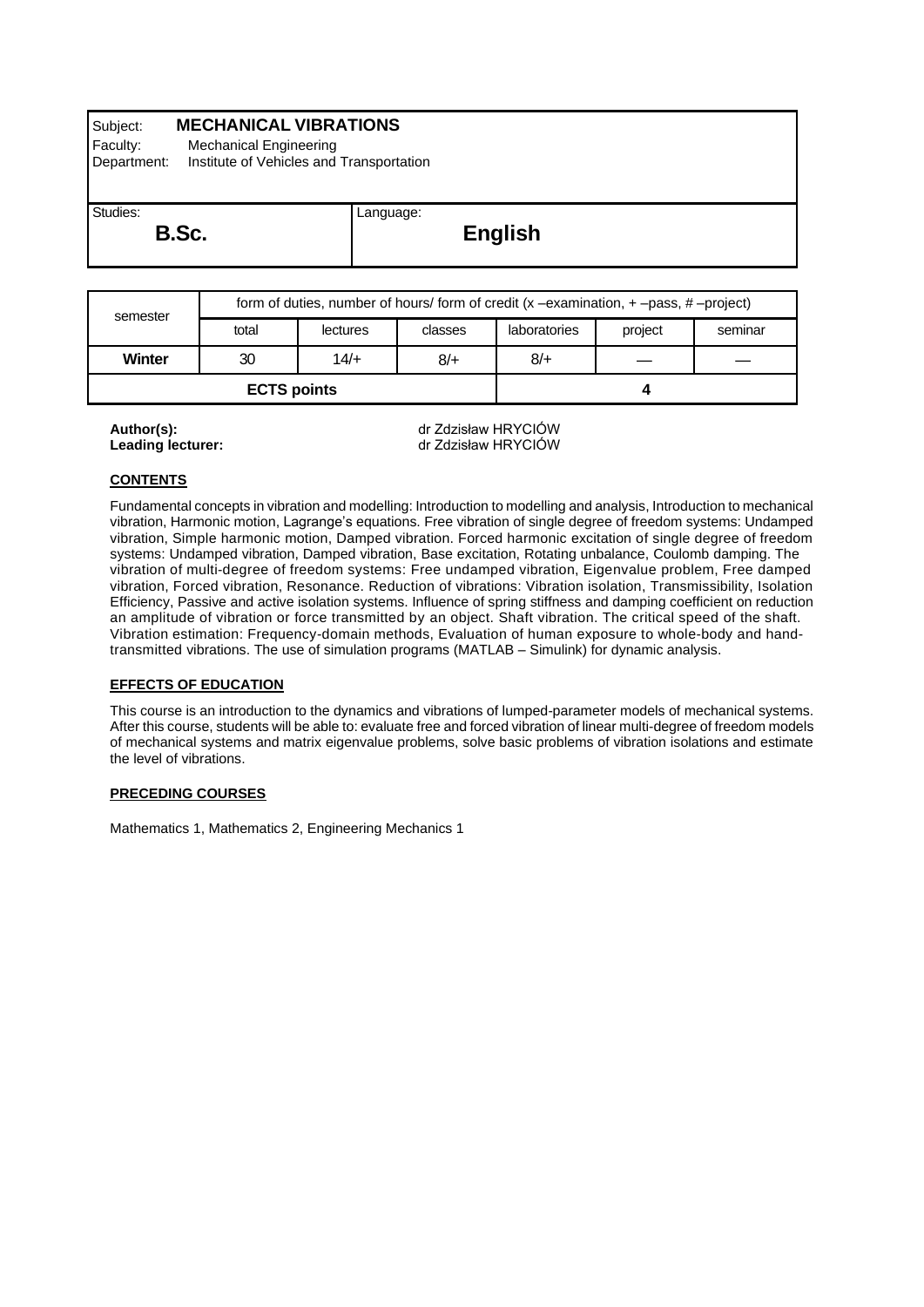# Subject: **DEVICES FOR TRANSPORT AND DISTRIBUTION OF SERVICE FLUIDS**

Language:

Faculty: Mechanical Engineering

Department: Institute of Vehicles and Transportation

Studies: **B.Sc./M.Sc.**

**English**

| semester           | form of duties, number of hours/ form of credit $(x -\text{examination}, +\text{–pass}, #-\text{project})$ |          |         |              |         |         |
|--------------------|------------------------------------------------------------------------------------------------------------|----------|---------|--------------|---------|---------|
|                    | total                                                                                                      | lectures | classes | laboratories | project | seminar |
| Winter/Summer      | 30                                                                                                         | $15/+$   | 8/      | $5/+$        |         | $2/-$   |
| <b>ECTS points</b> |                                                                                                            |          |         |              |         |         |

Auth**or(s):**<br> **Leading lecturer:**<br>
Leading lecturer:<br> **Community of the COCMAN Leading lecturer:** dr Krzysztof GOCMAN

# **CONTENTS**

Characteristic of automotive, rail and pipeline transport of oil products. Regulations concerning devices for transport and distribution of service fluids. Construction and maintenance characteristic of railroad tank cars for the transport of fuels and oil products. Construction and maintenance characteristic of tank trucks for transport and distribution of fuels. Pipeline transport of crude oil and fuels. Characteristic of pumps used in devices for transport and distribution of service fluids. Characteristic of pumping assemblies. Characteristic of flow-meters, and nozzles used in devices for transport and distribution of service fluids. Maintenance of devices for transport and distribution of service fluids. Development tendencies of devices for transport and distribution of service fluids.

# **EFFECTS OF EDUCATION**

To gain fundamental knowledge about:

- Basic principles of construction of devices for transport and distribution of service fluids.
- Basic maintenance characteristic of devices for transport and distribution of service fluids.
- Regulations concerning devices for transport and distribution of service fluids.
- Basic principles of maintenance of devices for transport and distribution of service fluids.
- Safety, health, environment and fire protection in transport and distribution of service fluids.

# **PRECEDING COURSES**

Construction materials in mechanical engineering, Construction of motor vehicles, Service fluids, Construction of fuel bases and filling stations.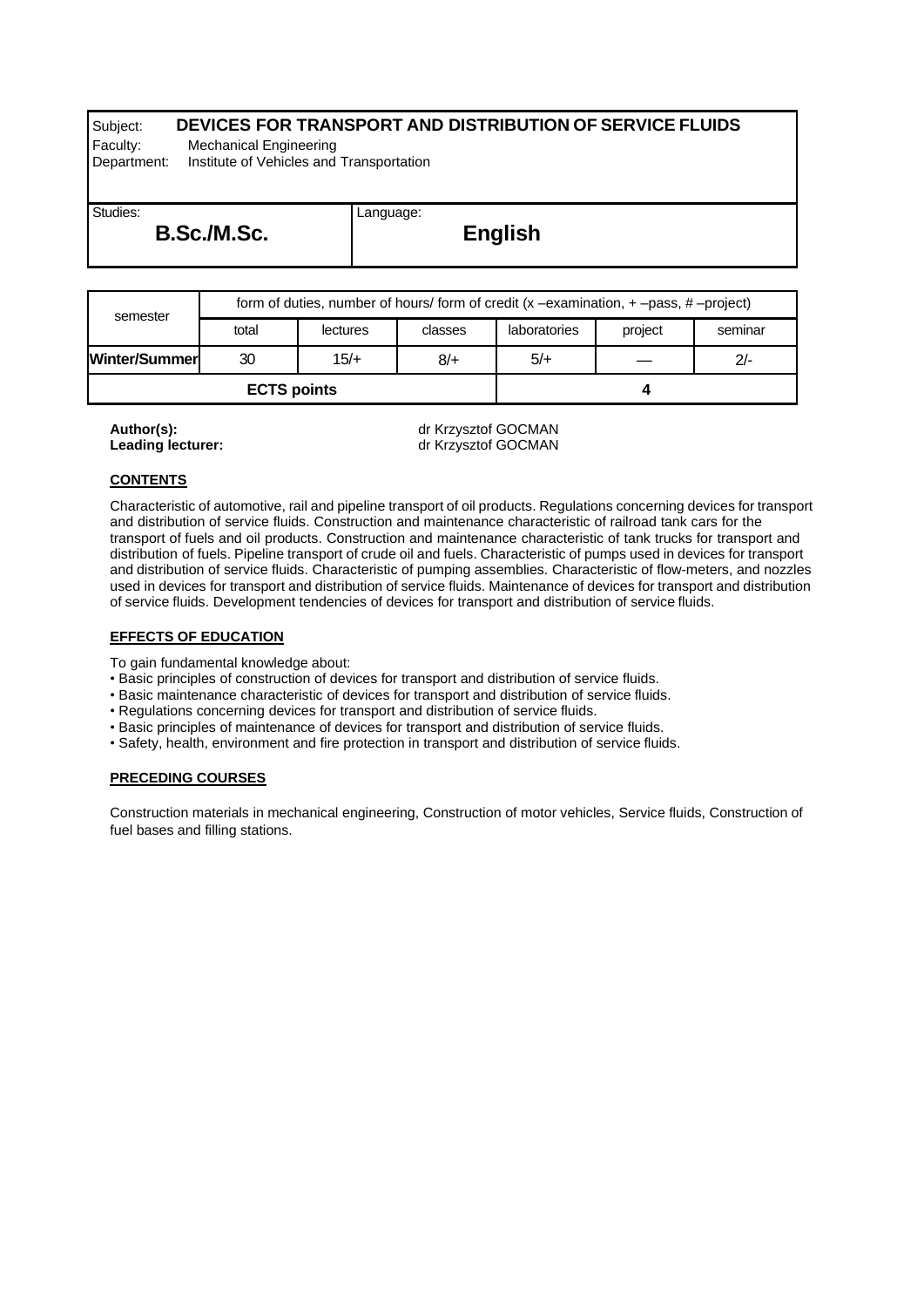# Subject: **MICRO- AND NANOTRIBOLOGY**

Faculty: Mechanical Engineering

Department: Institute of Vehicles and Transportation

Studies: **B.Sc./M.Sc.**

**English**

| semester           | form of duties, number of hours/form of credit $(x - e^x)$ –examination, $x + -p$ ass, $x + p$ –project) |          |         |              |         |         |
|--------------------|----------------------------------------------------------------------------------------------------------|----------|---------|--------------|---------|---------|
|                    | total                                                                                                    | lectures | classes | laboratories | project | seminar |
| <b>Summer</b>      | 20                                                                                                       | $10/+$   |         | $6/+$        |         | $4/-$   |
| <b>ECTS points</b> |                                                                                                          |          |         | 2,5          |         |         |

Language:

**Author(s):**<br> **Leading lecturer:**<br> **Leading lecturer:**<br> **COCMAN Leading lecturer:** dr Krzysztof GOCMAN

## **CONTENTS**

Origin, meaning and development of micro/nanotribology. Microtribological and nanotribological systems (MEMS, NEMS, MSD). Research methods of micro/nanotribological systems (SPM, AFM, STM, SFA). The investigation of micro/nanomechanical and micro/nanotribological properties of solids and thin films (coatings). Chosen problems of biotribology.

## **EFFECTS OF EDUCATION**

To gain fundamental knowledge about:

- The origin and meaning of micro/nanotribology,
- Theoretical description and analysis of friction, wear and lubrication processes in micro and nanoscale,
- Methods of investigation of mechanical properties of materials in micro and nanoscale,
- Methods of investigations of friction, wear and lubrication processes in micro and nanoscale,
- Contemporary tribological problems, including micro- and nanotribology, biotribology.

## **PRECEDING COURSES**

Mathematics, Physics, Chemistry, Mechanics, Strength of materials, Fluid mechanics, Construction materials in mechanical engineering, Metrology, Manufacturing technologies, Service fluids, Fundamentals of tribology.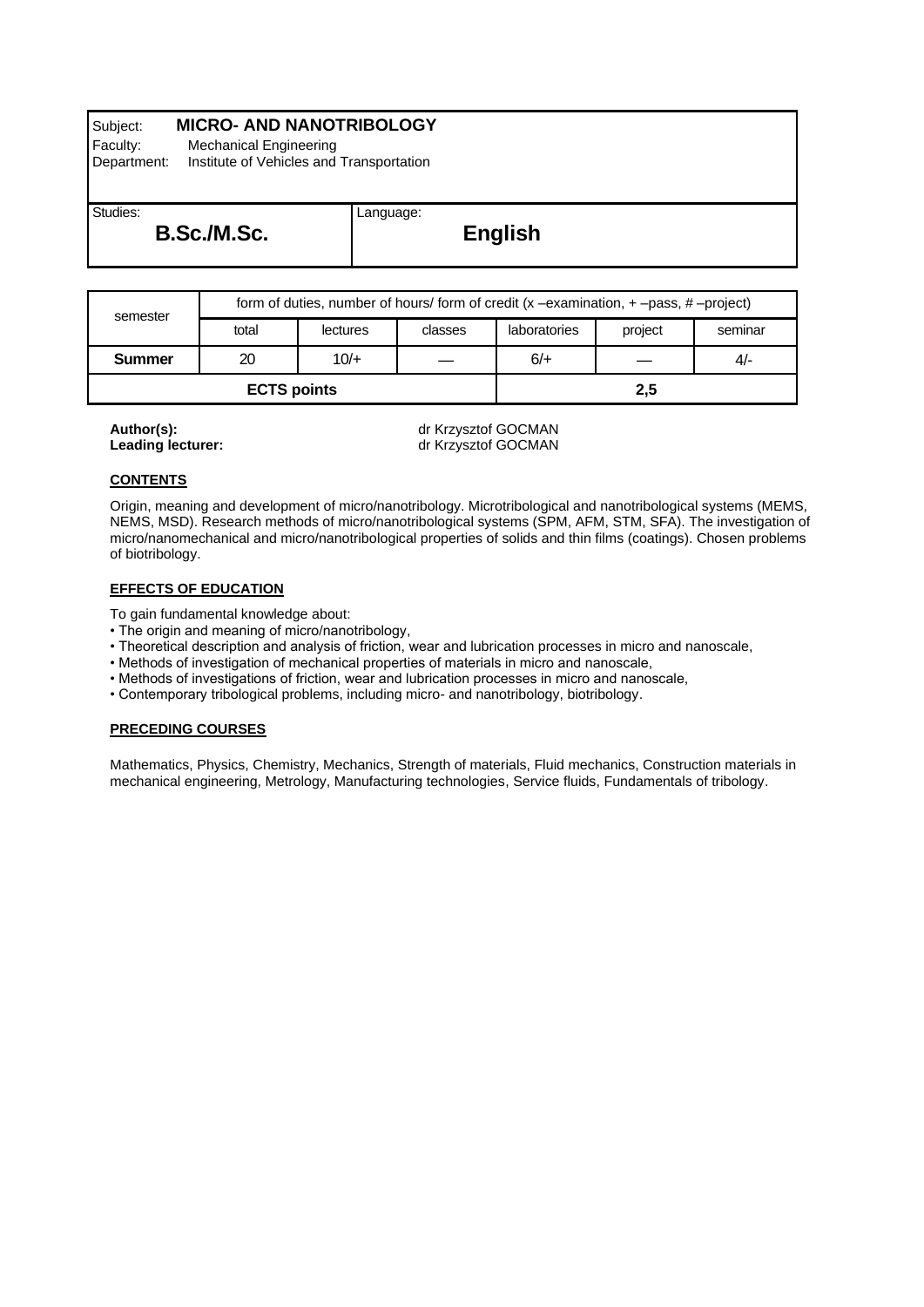# Subject: **FUNDAMENTALS OF TRIBOLOGY**

Faculty: Mechanical Engineering

Department: Institute of Vehicles and Transportation

Studies: **B.Sc.**

# **English**

| semester           | form of duties, number of hours/form of credit $(x - e^x)$ –examination, $x + -p$ ass, $x + p$ –project) |          |         |              |         |         |
|--------------------|----------------------------------------------------------------------------------------------------------|----------|---------|--------------|---------|---------|
|                    | total                                                                                                    | lectures | classes | laboratories | project | seminar |
| <b>Winter</b>      | 30                                                                                                       | 16/x     |         | $10/+$       |         | $4/-$   |
| <b>ECTS points</b> |                                                                                                          |          |         |              |         |         |

Language:

**Author(s):**<br> **Leading lecturer:**<br> **Leading lecturer:**<br> **Prof. Tadeusz KAŁDOŃSKI Leading lecturer:** prof. Tadeusz KAŁDOŃSKI

## **CONTENTS**

Tribology in operation and maintenance of motor vehicles and transport devices. Tribological systems of motor vehicles and transport devices. Solids and liquids as construction elements of tribological systems. Processes of friction in tribological systems. Processes of tribological wear. Lubrication in tribological systems. Methods of investigations of friction and wear. Processes of the corrosive wear of tribological couples, theoretical basics of corrosion of metals.

# **EFFECTS OF EDUCATION**

To gain fundamental knowledge about:

• Description and analysis of friction, wear and lubrication processes of elements of motor vehicles and transport devices.

• Methods of investigations of friction, wear and lubrication processes of elements of motor

vehicles and transport devices.

• Distinguishing of sorts of friction, wear and lubrication of elements of motor vehicles and transport devices.

• Preventing of wear of elements of motor vehicles and transport devices during their operation and maintenance.

## **PRECEDING COURSES**

Mathematics, Physics, Chemistry, Mechanics, Strength of materials, Fluid mechanics, Construction materials in mechanical engineering, Metrology, Manufacturing technologies, Service fluids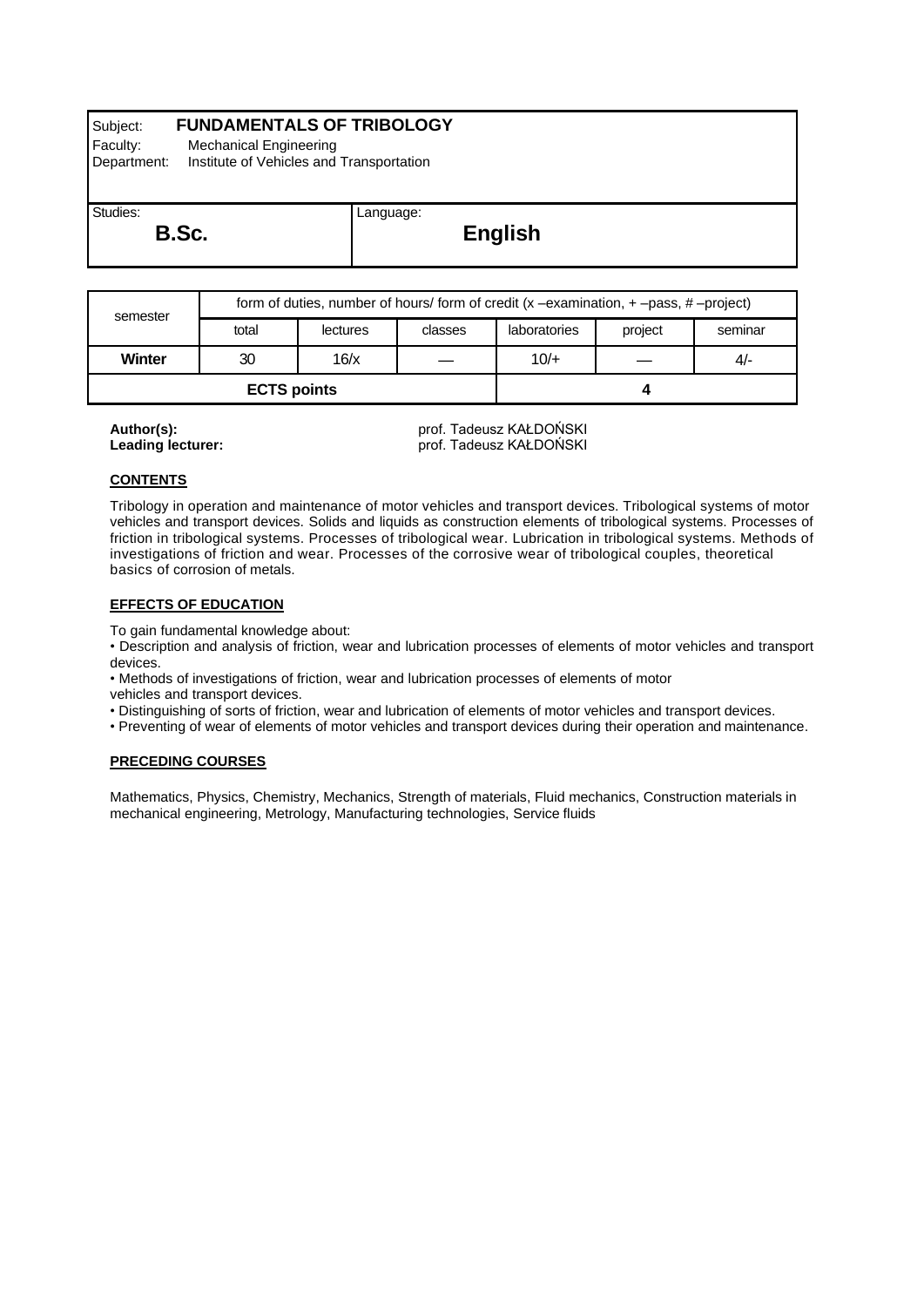# Subject: **ENGINEERING MECHANICS 1**

Faculty: Mechanical Engineering

Department: Institute of Mechanics and Computational Engineering

| Studies: |  |
|----------|--|
|          |  |

# **English**

| semester           | form of duties, number of hours/form of credit $(x - e^x)$ –examination, $x + -p$ ass, $x + p$ –project) |          |         |              |         |         |
|--------------------|----------------------------------------------------------------------------------------------------------|----------|---------|--------------|---------|---------|
|                    | total                                                                                                    | lectures | classes | laboratories | project | seminar |
| Winter             | 36                                                                                                       | $18/$ +  | $18/+$  |              |         |         |
| <b>ECTS points</b> |                                                                                                          |          |         |              |         |         |

Language:

**Author(s):**<br> **Leading lecturer:**<br> **Leading lecturer:**<br> **Author(S)**<br> **Author(S)**<br> **Author(S)**<br> **Author(S)**<br> **Author(S) Leading lecturer:** dr Łukasz MAZURKIEWICZ

#### **CONTENTS**

General Principles. Units. Force Vectors. Scalars and Vectors. Vectors operations. Cartesian Vectors. Condition for the Equilibrium of a Particle. The Free-Body Diagram. Three-Dimensional Force Systems. Moment of a Force. Principle of Moments. Moment of a Force about a Specified Axis. Simplification of a Force and Couple System. Conditions for Rigid Equilibrium. Equations of Equilibrium. Constraints and Static Determinacy. Friction. Characteristics of Dry Friction. Rolling Resistance.

## **EFFECTS OF EDUCATION**

Basic knowledge and ability to solve practical problems of statics of force systems, modelling mechanical systems, determination of static resultants. Friction problems. Static analysis of simple bar structures and mechanical systems. A student must pass one homework, three tests on exercises and one test on theory.

#### **PRECEDING COURSES**

Mathematics 1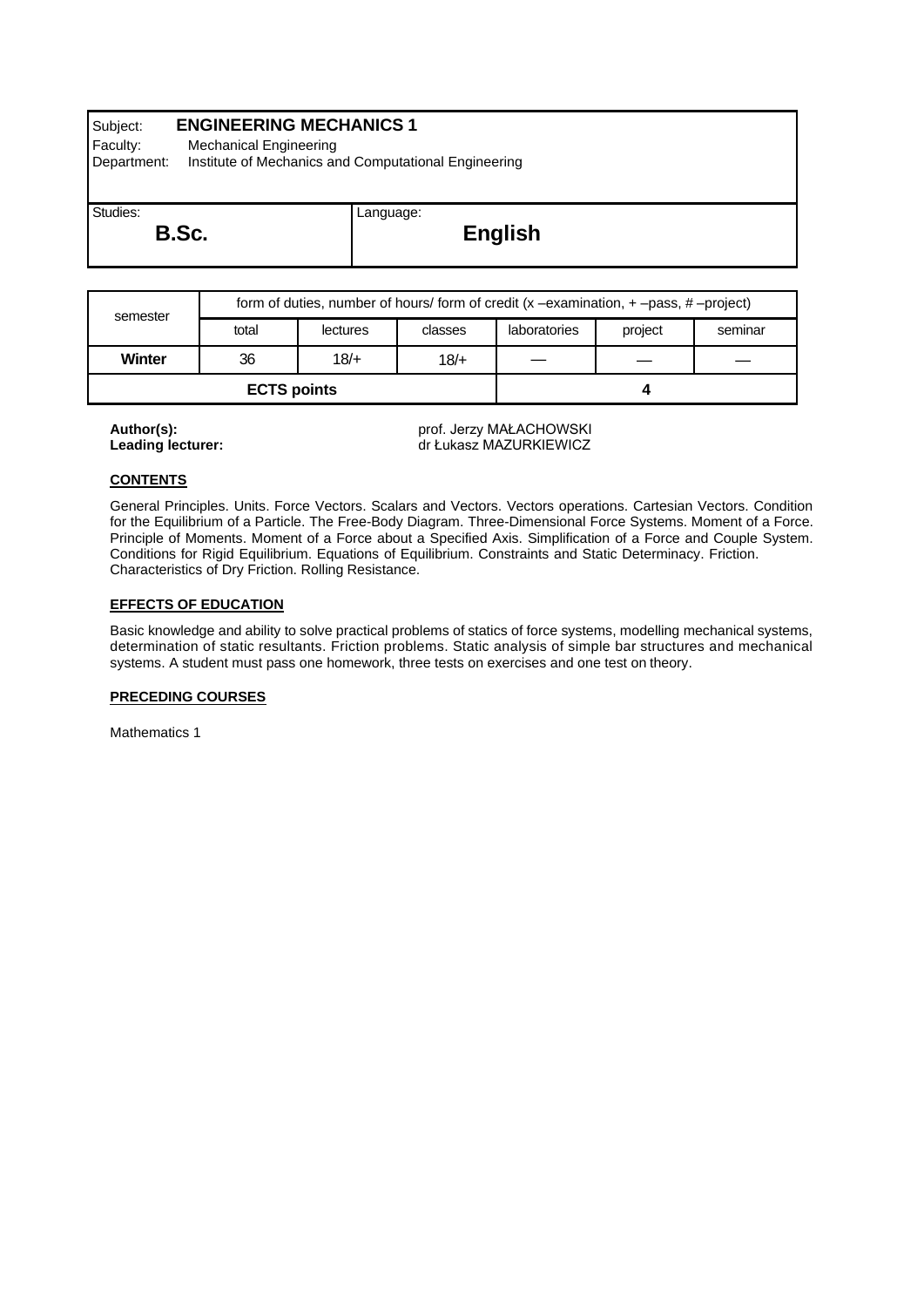# Subject: **ENGINEERING MECHANICS 2**

Faculty: Mechanical Engineering

Department: Institute of Mechanics and Computational Engineering

| Studies: |  |
|----------|--|
|          |  |

**English**

| semester           | form of duties, number of hours/ form of credit $(x -\text{examination}, +\text{–pass}, #-\text{project})$ |          |         |              |         |         |
|--------------------|------------------------------------------------------------------------------------------------------------|----------|---------|--------------|---------|---------|
|                    | total                                                                                                      | lectures | classes | laboratories | project | seminar |
| <b>Summer</b>      | 42                                                                                                         | $20/+$   | $22/+$  |              |         |         |
| <b>ECTS points</b> |                                                                                                            |          |         | 4,5          |         |         |

Language:

**Author(s):**<br> **Leading lecturer:**<br> **Leading lecturer:**<br> **Author(s)** prof. Jerzy MAŁACHOWSKI **Leading lecturer:** dr Paweł BARANOWSKI

#### **CONTENTS**

Centre of Gravity and Centre of Mass for a System of Particles. Composite Bodies. Resultants of a General Distributed Loading. Moments of Inertia. Kinematics. Continuous Motion. Erratic Motion. General Curvilinear Motion. Rigid-Body Motion. Absolute Motion Analysis. Relative-Motion Analysis. Newton's Second Law of Motion. Equations of Motion: Rectangular Coordinates Equations of Motion: Normal and Tangential Coordinates. The Work of a Force. The Work of a Couple Moment. Principle of Work and Energy. Principle of Work and Energy for a System of Particles. Conservative Forces and Potential Energy. Conservation of Energy. Principle of Linear Impulse and Momentum. Conservation of Linear Impulse for a System of Particles. Angular Momentum. The relation between Momentum of a Force and Angular Momentum. Undamped Free Vibration. Undamped Forced Vibration. Viscous Damped Free Vibration. Viscous Damped Forced Vibration.

## **EFFECTS OF EDUCATION**

Basic knowledge and ability to solve kinematic and dynamic problems related to mass particles, rigid bodies and mechanical systems. Characterization of motion of particles and rigid bodies. Dynamic principles of mass particles systems and rigid bodies behaviour. Fundamentals of dynamics of SDOF systems. A student must pass two homeworks, four tests on exercises and a test on theory.

#### **PRECEDING COURSES**

Mathematics 1, Mathematics 2, Engineering Mechanics 1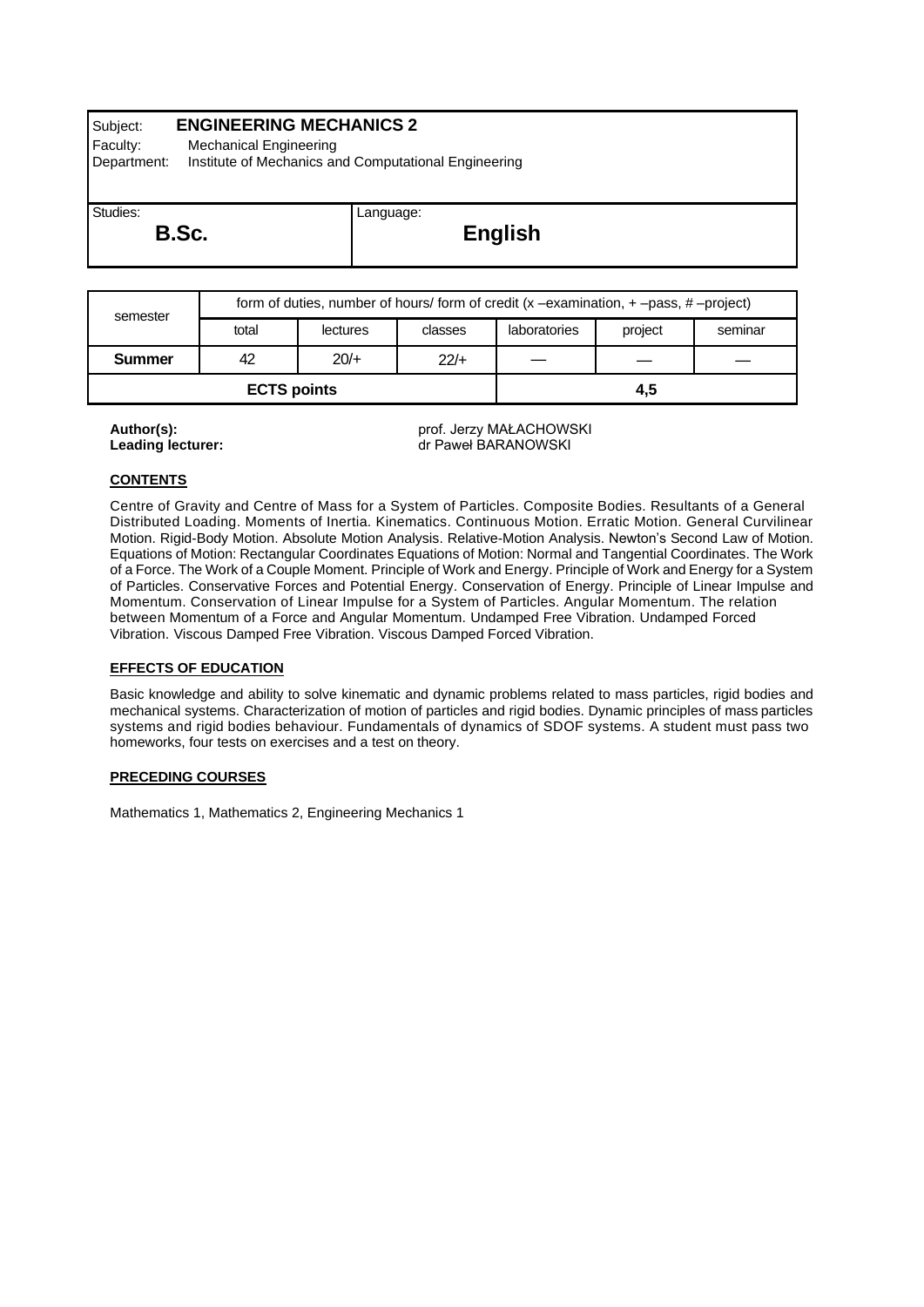# Subject: **STRENGTH OF MATERIALS 1**

Faculty: Mechanical Engineering

Department: Institute of Mechanics and Computational Engineering

| Studies: |  |
|----------|--|
|          |  |

# **English**

| semester           | form of duties, number of hours/form of credit $(x - e^x)$ –examination, $x + -p$ ass, $x + p$ –project) |          |         |              |         |         |  |
|--------------------|----------------------------------------------------------------------------------------------------------|----------|---------|--------------|---------|---------|--|
| total              |                                                                                                          | lectures | classes | laboratories | project | seminar |  |
| Winter             | 36                                                                                                       | 18/      | $18/+$  |              |         |         |  |
| <b>ECTS points</b> |                                                                                                          |          |         |              |         |         |  |

Language:

**Leading** lecturer:

**Author(s):**<br> **Leading lecturer:**<br> **Leading lecturer:**<br> **Comparison SCURGOTT** 

#### **CONTENTS**

Geometrical characteristics of planar figures. Determination of reactions and internal forces in beams, plane frames and trusses. 3D orthogonal frames. Static tension test for metals. Conditions of load capacity and usability. Tension and compression of short and thick bars. Torsion of bars of the circular, ring and thin-walled cross-sections. Simple bending with the shear of bars of the rectangular, circular, ring and thin-walled cross-sections. Deflection line of bent beams.

## **EFFECTS OF EDUCATION**

Theory and calculation methods for geometrical characteristics of planar figures, determination of reactions and internal forces in beams, plane frames, trusses and spatial frames. Fundamentals of the strength of materials. Strength analysis of machine elements in simple strength cases concerning internal forces, stress and strain. A student must pass four homeworks, four tests on exercises and one test on theory.

#### **PRECEDING COURSES**

Mathematics 1, Engineering Mechanics 1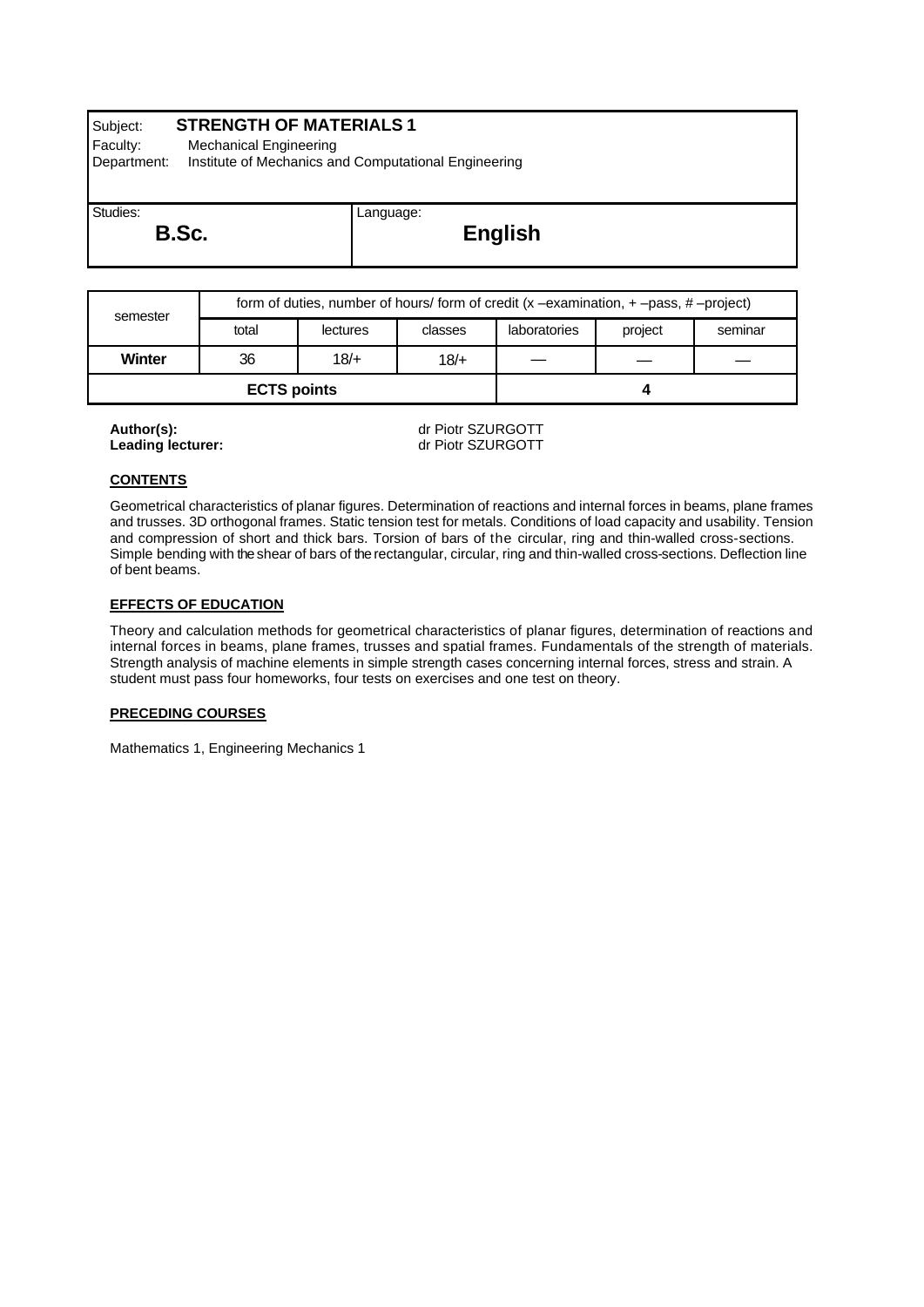# Subject: **STRENGTH OF MATERIALS 2**

Faculty: Mechanical Engineering

Department: Institute of Mechanics and Computational Engineering

| Studies: |  |
|----------|--|
|          |  |

# **English**

| semester           | form of duties, number of hours/form of credit $(x - e^x)$ –examination, $x + -p$ ass, $x + p$ –project) |          |         |              |         |         |  |
|--------------------|----------------------------------------------------------------------------------------------------------|----------|---------|--------------|---------|---------|--|
|                    | total                                                                                                    | lectures | classes | laboratories | project | seminar |  |
| <b>Summer</b>      | 20/x<br>$6/+$<br>42<br>16/1                                                                              |          |         |              |         |         |  |
| <b>ECTS points</b> |                                                                                                          |          |         | 4,5          |         |         |  |

Language:

**Leading** lecturer:

**Author(s):** dr Roman GIELETA

## **CONTENTS**

Spatial and plane states of stress. Spatial and plane states of strain. Hooke's law for an isotropic material. Failure theories for an isotropic material. Combined loadings. Displacements in simple beams and plane frames using the method of virtual work (the Maxwell-Mohr method). Statically indeterminate beams and plane frames - force method. Buckling of straight slender bars. Mechanical testing of materials (laboratories).

## **EFFECTS OF EDUCATION**

The student has the knowledge on:

- − state of stress and strain analysis of a deformable body,
- − strength analysis of machine elements in combined loadings concerning internal forces, stresses and strains.
- − determination of displacements in simple beams and plane frames using the Maxwell-Mohr method.
- − determination of internal forces in statically indeterminate beams and plane frames.
- − determination of critical loads in the compression of straight slender bars.
- The student is acquainted with experimental testing of materials:
- tension and compression tests of ductile and brittle materials,
- − creep,
- fatigue,
- impact test.

A student must pass three homeworks, four tests on exercises and an exam on theory.

## **PRECEDING COURSES**

Mathematics 1, Engineering Mechanics 1, Strength of Materials 1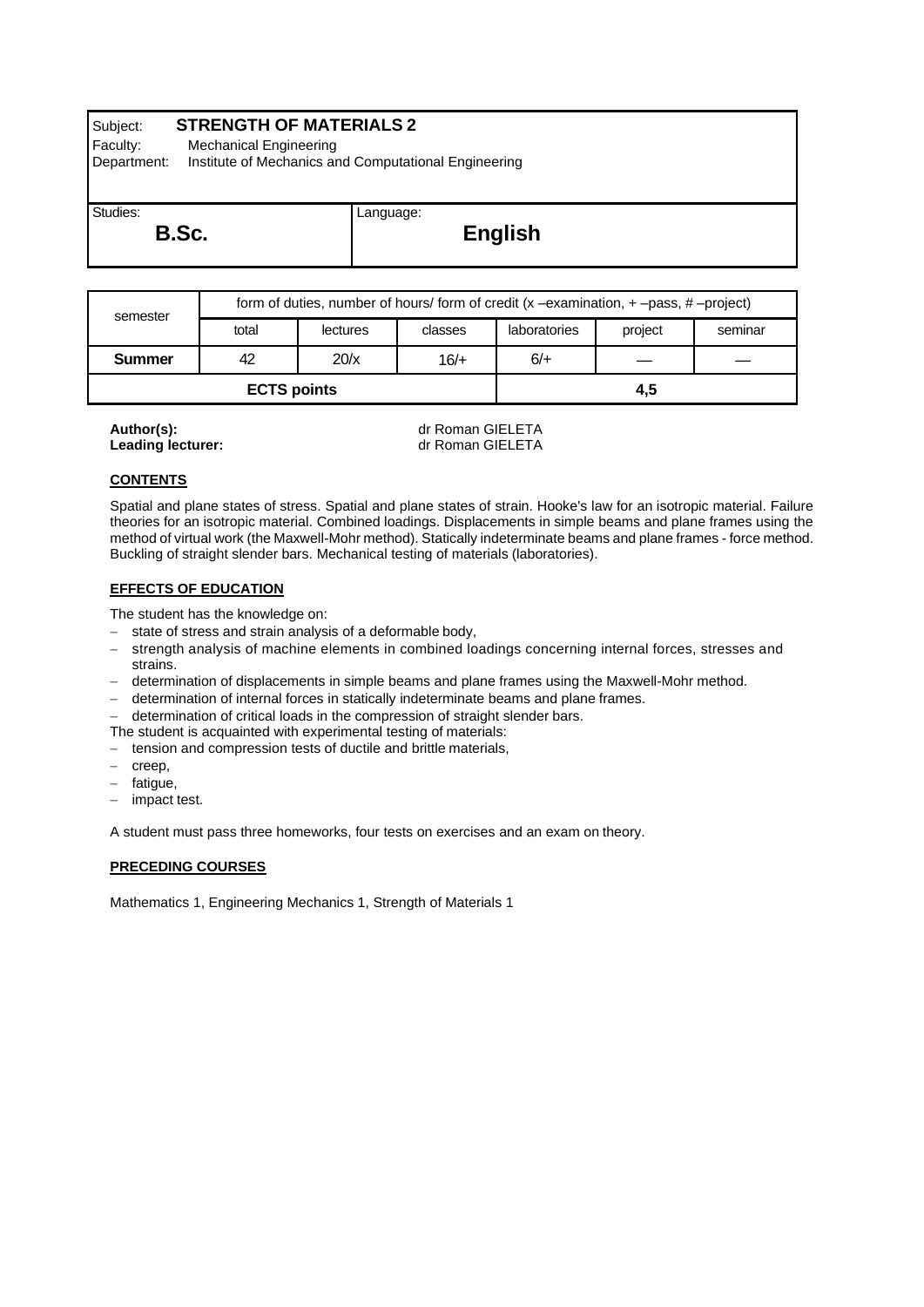# Subject: **NUMERICAL METHODS FOR ENGINEERS**

Faculty: Mechanical Engineering

Department: Institute of Mechanics and Computational Engineering

| Studies: |       |
|----------|-------|
|          | B.Sc. |

**English**

| semester           | form of duties, number of hours/form of credit $(x - e^x)$ –examination, $x + -p$ ass, $x + p$ –project) |          |         |              |         |         |  |
|--------------------|----------------------------------------------------------------------------------------------------------|----------|---------|--------------|---------|---------|--|
|                    | total                                                                                                    | lectures | classes | laboratories | project | seminar |  |
| Winter/Summer      | 44                                                                                                       | $10/+$   | $14/+$  | $20/+$       |         |         |  |
| <b>ECTS points</b> |                                                                                                          |          |         | 5.5          |         |         |  |

Language:

**Author(s):**<br> **Leading lecturer:**<br> **Leading lecturer:**<br> **Prof. Elżbieta SZYMCZYK Leading lecturer:** prof. Elżbieta SZYMCZYK

# **CONTENTS**

Introduction to numerical methods and software: Matlab, Excel and FEM software. Accuracy and precision. Error analysis. Sources of errors in exemplary engineering analysis. Well and ill-conditioned problems in mechanics. Curve fitting. Interpolating polynomials. Lagrange, Hermite and spline interpolation. Application of interpolating polynomials in engineering (truss and beam deformation). Approximation methods. Linear regression. Analysis of experimental data. Introduction to numerical integration. The trapezoidal rule. Gauss quadrature. Application in engineering calculations, advantages and disadvantages. Ordinary differential equations – introduction. Explicit and implicit integration. Euler's method. Central difference scheme. Newmark scheme. Case study – numerical solution of the vibration problem. Finite element application in one dimension (beam deflection). Application of FEM and Matlab software.

## **EFFECTS OF EDUCATION**

Theory fundamentals and skills in numerical methods and their engineering applications. To obtain a passing grade the student must be able to: independently develop 1D beam models (using FEM and Matlab software), interpolate beam deformation using shape functions, independently solve a simple 1D equation of motion, evaluate numerical results and write a short report on the features of the beam and its numerical model as well as results interpretation.

## **PRECEDING COURSES**

Mathematics 1, Engineering Mechanics 1, Engineering Mechanics 2, Strength of Materials 1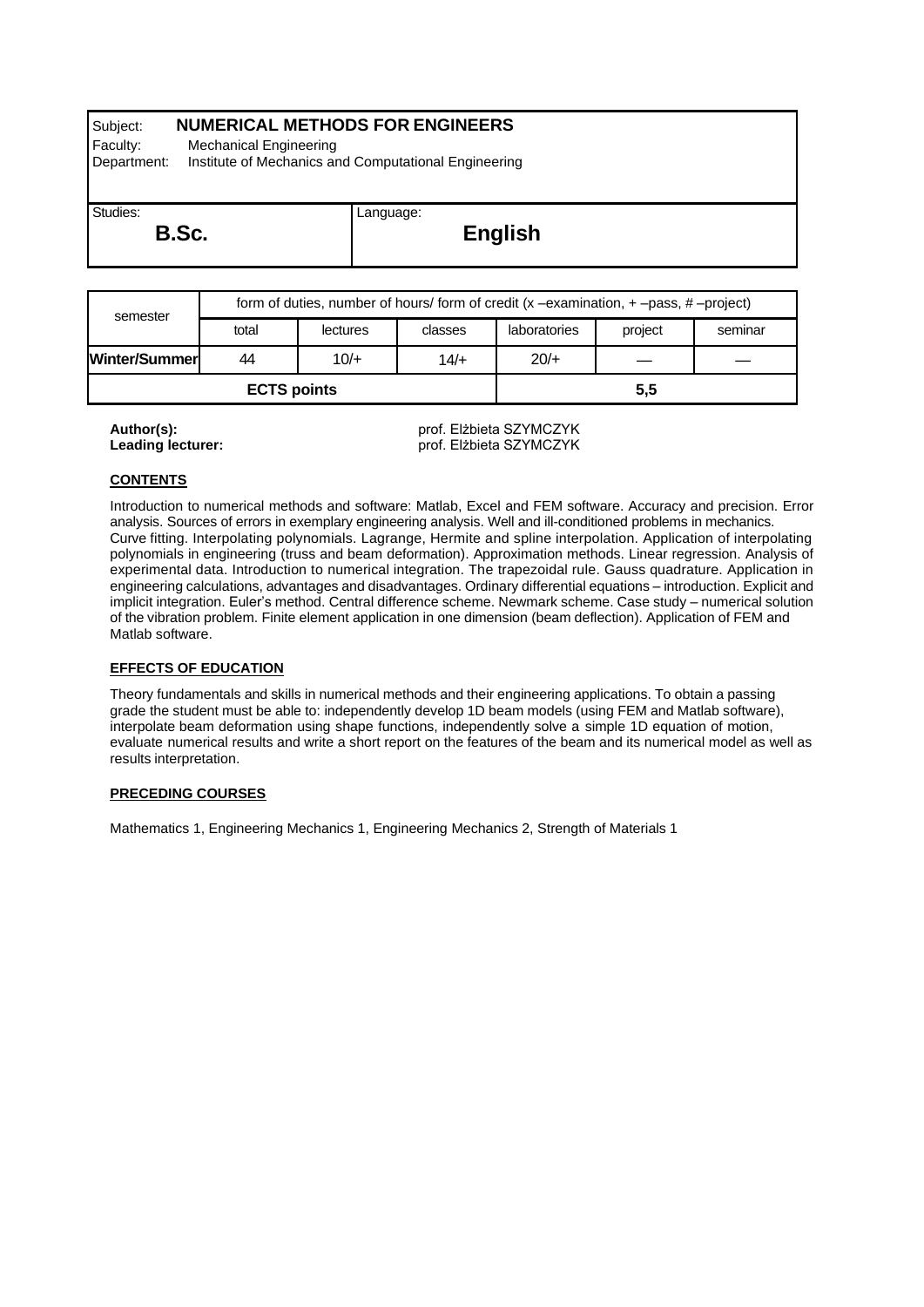# Subject: **FEM AND SIMULATION OF LINEAR PROBLEMS OF MECHANICS**

Language:

Faculty: Mechanical Engineering

Department: Institute of Mechanics and Computational Engineering

Studies: **B.Sc. / M.Sc.**

**English**

| semester           | form of duties, number of hours/form of credit $(x - e^x)$ –examination, $x + e^x$ –pass, $x + e^x$ –project) |          |         |              |         |         |  |
|--------------------|---------------------------------------------------------------------------------------------------------------|----------|---------|--------------|---------|---------|--|
|                    | total                                                                                                         | lectures | classes | laboratories | project | seminar |  |
| Winter             | 44                                                                                                            | $10/+$   | $10/+$  | $24/+$       |         |         |  |
| <b>ECTS points</b> |                                                                                                               |          |         | 5.5          |         |         |  |

**Author(s):** prof. Wiesław KRASOŃ **Leading lecturer:** prof. Wiesław KRASOŃ

## **CONTENTS**

Classification of linear problems of mechanics and methods for linear system analysis. Theoretical and computational aspects of finite element methods (FEM). Introduction to practical problems of linear FE analysis – typical algorithms of FE linear analysis. Examples from areas of linear elasticity, structural mechanics and design of machine components. Basic relations in FE analysis of truss structures. Spring elements-stiffness matrices. 2D and 3D finite elements. Modelling of structure and boundary conditions, FE analysis and the interpretation of the results for 2D and 3D structures.

# **EFFECTS OF EDUCATION**

The purpose of this course is to describe simple methods for computer simulations, and basic study of finite element methods. This feature is being used more and more by the engineering profession for analysis and design. The goal of this course is to demonstrate how FE methods work and how they interact with models. To obtain a passing grade the student must be able to: develop FE model of truss, beam structures and other simple 2D-3D FE models, evaluate both accuracy and relevance of numerical results and write a short report on the features of numerical models and results' interpretation.

## **PRECEDING COURSES**

Engineering Mechanics 1, Engineering Mechanics 2, Strength of Materials 1, Strength of Materials 2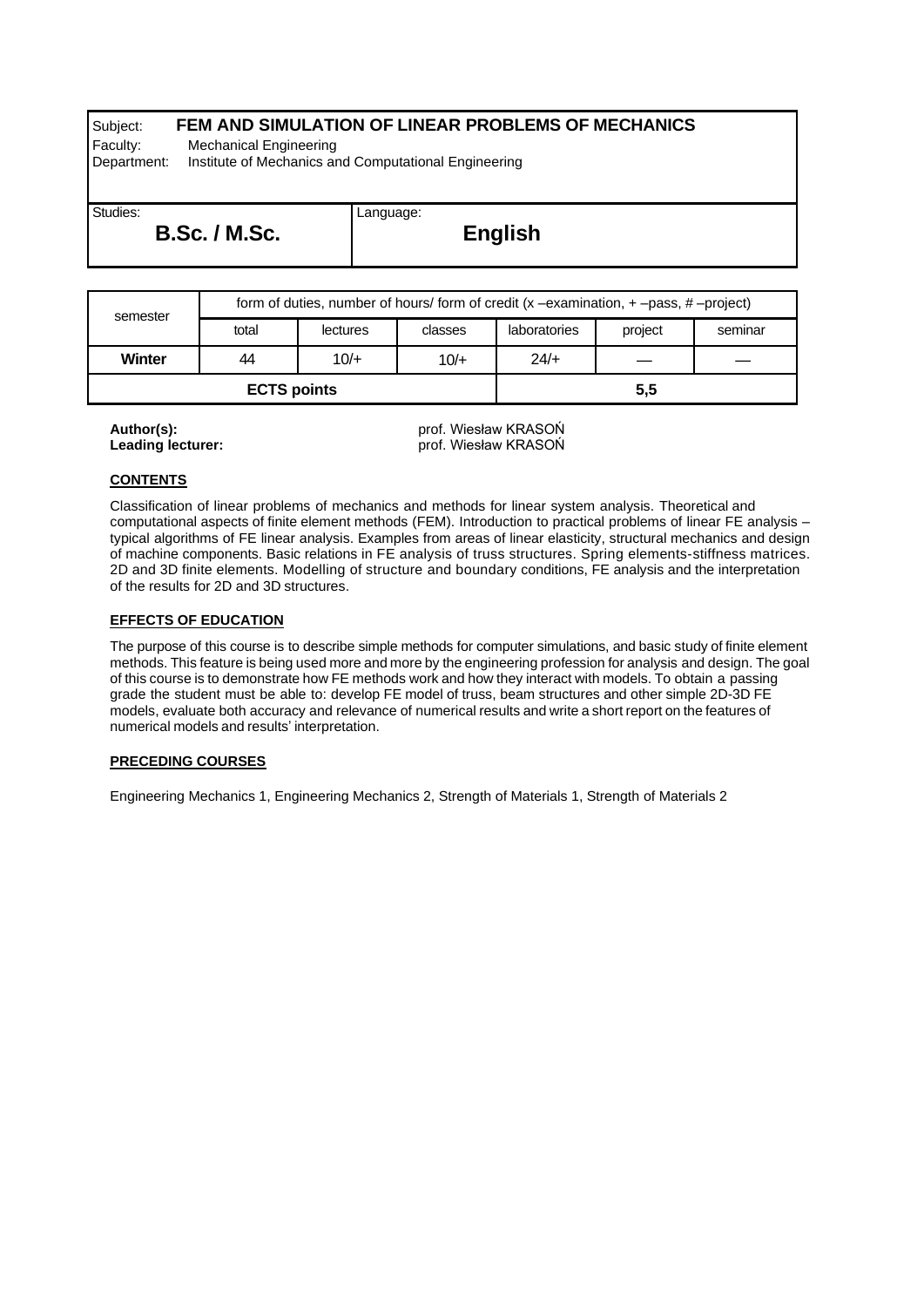# Subject: **MULTIBODY SIMULATION IN MECHANICAL ENGINEERING**

Language:

Faculty: Mechanical Engineering

Department: Institute of Mechanics and Computational Engineering

Studies: **B.Sc. / M.Sc.**

**English**

| semester           | form of duties, number of hours/ form of credit $(x -\text{examination}, +\text{–pass}, #-\text{project})$ |          |         |              |         |         |  |
|--------------------|------------------------------------------------------------------------------------------------------------|----------|---------|--------------|---------|---------|--|
|                    | total                                                                                                      | lectures | classes | laboratories | project | seminar |  |
| Summer             | 36                                                                                                         | $10/+$   | 8/      | $18/+$       |         |         |  |
| <b>ECTS points</b> |                                                                                                            |          |         |              |         |         |  |

**Author(s):** prof. Wiesław KRASOŃ **Leading lecturer:** prof. Wiesław KRASOŃ

## **CONTENTS**

Classification of multibody problems of mechanics and methods for multibody system simulation (MBB). Theoretical and computational aspects of multibody analysis. Introduction to multibody dynamics: differentialalgebraic equations and system with constraints, numerical integrations. Basic concepts for multibody simulationsimulation of unconstrained/ constrained mechanical systems. Modelling of multibody systems. Velocity and acceleration analysis in dynamic simulation. Introduction to practical problems of multibody analysis. MBB examples from areas of structural mechanics and design of machine components. Modelling of structure and boundary conditions, MBB analysis and the interpretation of the results for 2D and 3D structures.

## **EFFECTS OF EDUCATION**

The purpose of this course is to describe simple methods for multibody kinematic and dynamic simulations, and basic study of multibody methods. This feature is being used more and more by the engineering profession for analysis and design. The goal of this course is to demonstrate how such methods work and how they interact with models. To obtain a passing grade the student must be able to: independently perform planar models for multibody analysis, develop a 3D model of simple structures, evaluate both accuracy and relevance of numerical results and write a short report on the features of numerical models and results' interpretation.

#### **PRECEDING COURSES**

Engineering Mechanics 1, Engineering Mechanics 2, Strength of Materials 1, Strength of Materials 2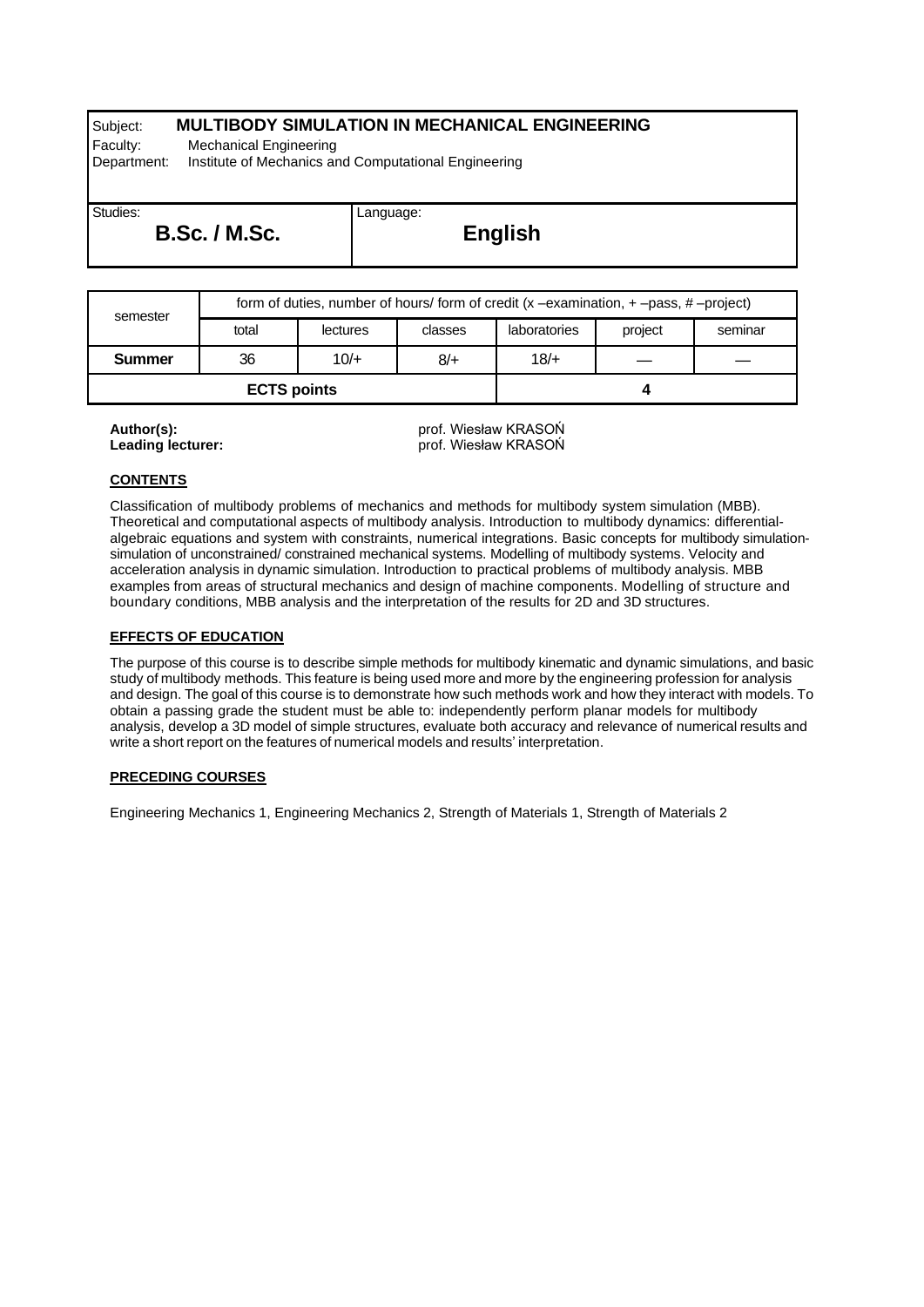# Subject: **FUNDAMENTALS OF VALIDATION OF NUMERICAL MODELS**

Language:

Faculty: Mechanical Engineering

Department: Institute of Mechanics and Computational Engineering

| Studies: |    |
|----------|----|
|          | B. |

**English**

| semester           | form of duties, number of hours/form of credit $(x - e^x)$ –examination, $x + e^x$ –pass, $x + e^x$ –project) |          |         |              |         |         |  |
|--------------------|---------------------------------------------------------------------------------------------------------------|----------|---------|--------------|---------|---------|--|
|                    | total                                                                                                         | lectures | classes | laboratories | project | seminar |  |
| Winter/Summerl     | 30                                                                                                            | $10/+$   |         | $20/+$       |         |         |  |
| <b>ECTS points</b> |                                                                                                               |          |         |              |         |         |  |

**Author(s):**<br> **Leading lecturer:**<br>
dr Grzegorz SŁAWIŃSKI **Leading lecturer:** dr Grzegorz SŁAWIŃSKI

## **CONTENTS**

Fundamental terms related to the validation of numerical models. The problems of numerical models validation. A review of the simulation method in mechanics. Methodology for the development of numerical models of materials and structures within a finite element method. Modelling and variant solutions for initial boundary conditions and loads. Validation methodology (authentication) for numerical models of the mechanical system. Validation tests and simulation experiment planning. Selected validation tests for tension and compression of bars, beams' bending, beams' torsion. Comparative analysis and validation of analytical solutions with solutions for different variants of numerical models within selected validation tests.

## **EFFECTS OF EDUCATION**

Fundamental knowledge and skills within experimental methods and analytical calculations for authentication of the numerical simulations results for selected problems of mechanics. Ability to develop reliable numerical models of materials and structures within a finite element method, including modelling and variant solutions for initial boundary conditions and loads. Ability to compare analytical solutions obtained from scientific literature or obtained from the experiment with solutions for different variants of numerical models within selected validation tests.

#### **PRECEDING COURSES**

Engineering Mechanics 1, Engineering Mechanics 2, Strength of Materials 1, Strength of Materials 2, Computer Simulation of Linear Problems of Mechanics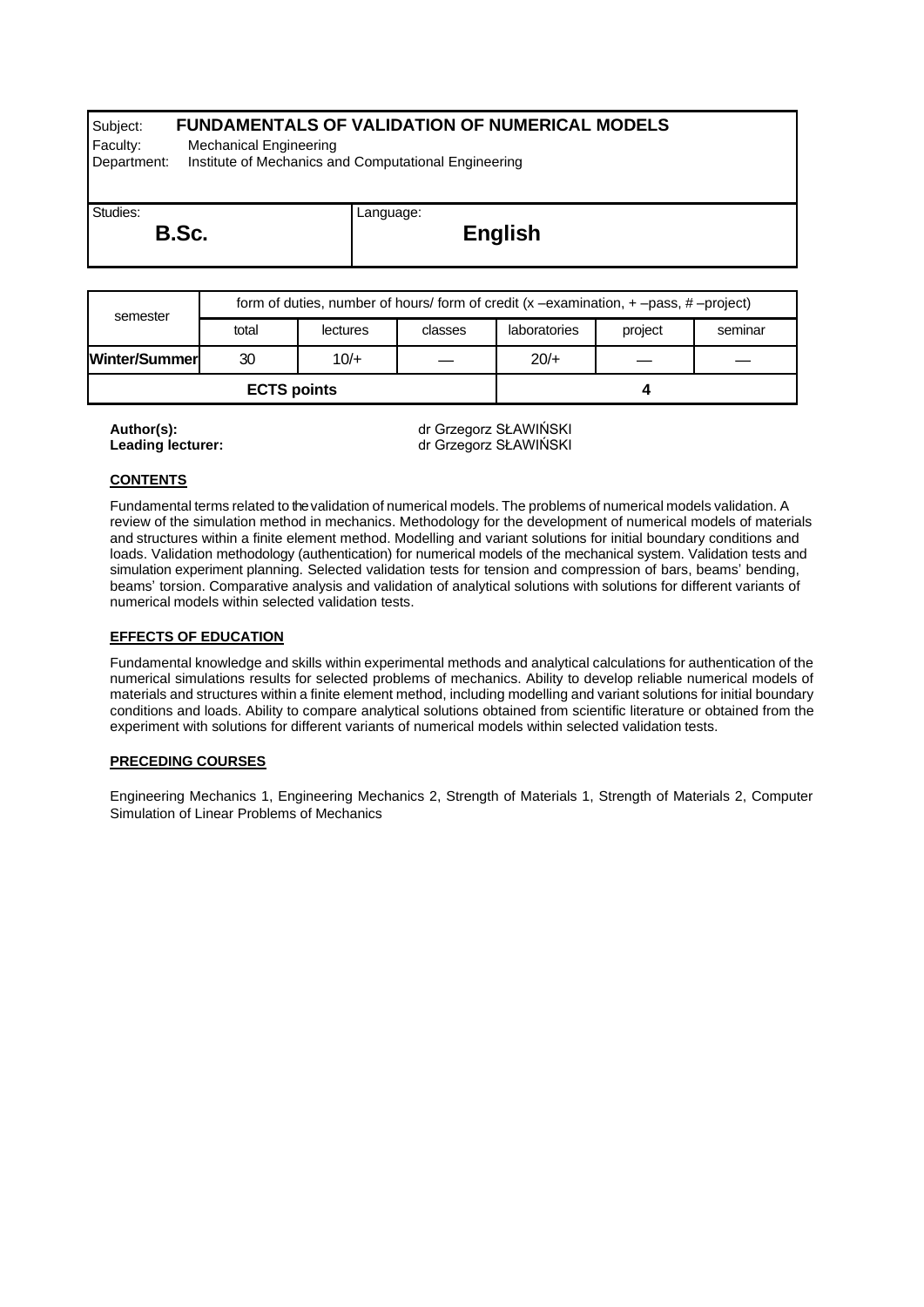# Subject: **NUMERICAL MODELLING OF MATERIALS**

Faculty: Mechanical Engineering

Department: Institute of Mechanics and Computational Engineering

| Studies: |       |
|----------|-------|
|          | B.Sc. |

| semester           | form of duties, number of hours/ form of credit $(x - e^x)$ – examination, $x + -p$ ass, $x + p$ – project) |          |         |              |         |         |  |
|--------------------|-------------------------------------------------------------------------------------------------------------|----------|---------|--------------|---------|---------|--|
|                    | total                                                                                                       | lectures | classes | laboratories | project | seminar |  |
| <b>Summer</b>      | 30                                                                                                          | $10/+$   |         | $20/+$       |         |         |  |
| <b>ECTS points</b> |                                                                                                             |          |         | 4,5          |         |         |  |

Language:

**Author(s):**<br> **Leading lecturer:**<br>
Leading lecturer:<br>
The manufaulty of the prof. Danuta MIEDZIŃSKA **Leading lecturer:** prof. Danuta MIEDZIŃSKA

## **CONTENTS**

The subject investigates relationships between the material's structure in micro-scale and their macroscopic properties. Methods of numerical micro-scale and macro-scale modelling of modern materials are presented. Such computation can be used to investigate design materials in ways which cannot be achieved with experimental methods. The material structure models, the homogenization methods and the material constitutive equations, applied in commercial CAE software, are shown for selected materials. The numerical models are developed and analysed. The models are based on microstructure, as well as on global properties of the chosen material. The methods that involve the X-ray tomography are presented and investigated as well.

## **EFFECTS OF EDUCATION**

Theory fundamentals and skills in methods of numerical micro-scale and macro-scale modelling of modern materials. The material structure models, the homogenization methods and the material constitutive equations, applied in commercial CAE software. The methods based on the X-ray tomography. To obtain a passing grade the student must be able to: independently develop 3D FEM model of the chosen advanced material, evaluate both accuracy and relevance of numerical results and write a short report on the features of numerical models and results interpretation.

## **PRECEDING COURSES**

Strength of Materials 1, Strength of Materials 2, Computer Simulation of Linear Problems of Mechanics